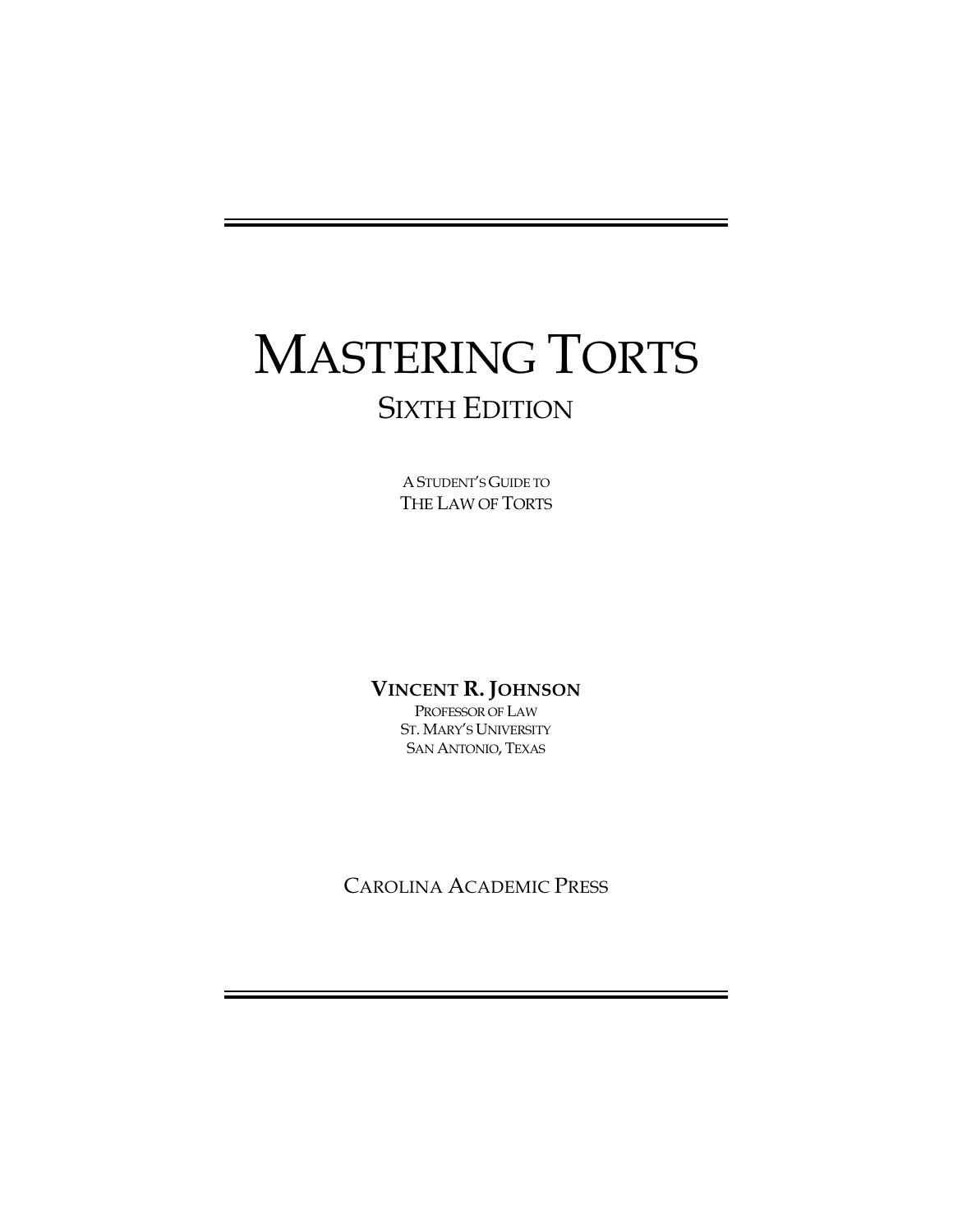ISBN: 978-1-5310-0912-0 e-ISBN: 978-1-5310-0913-7 LCCN: 2018949112

Copyright © 1995, 1999, 2005, 2009, 2013, 2018 by Vincent R. Johnson All Rights Reserved.

Carolina Academic Press 700 Kent Street Durham, North Carolina 27701 (919) 489-7486 FAX (919) 493-5668 www.cap-press.com

Printed in the United States of America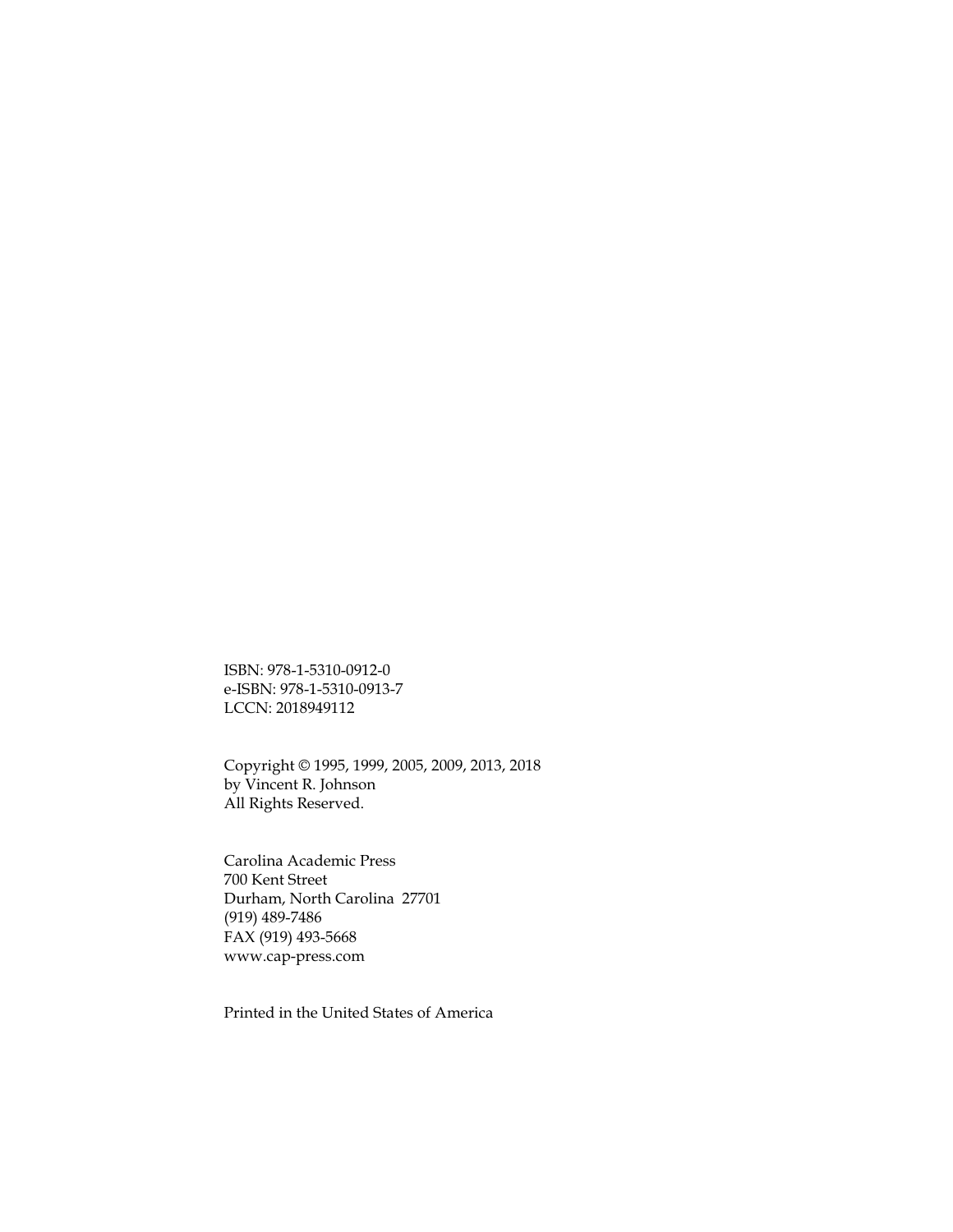To the memory of Thomas E. Fairchild (1912-2007), whose service on the Wisconsin Supreme Court and the United States Court of Appeals for the Seventh Circuit exemplified the best traditions of American justice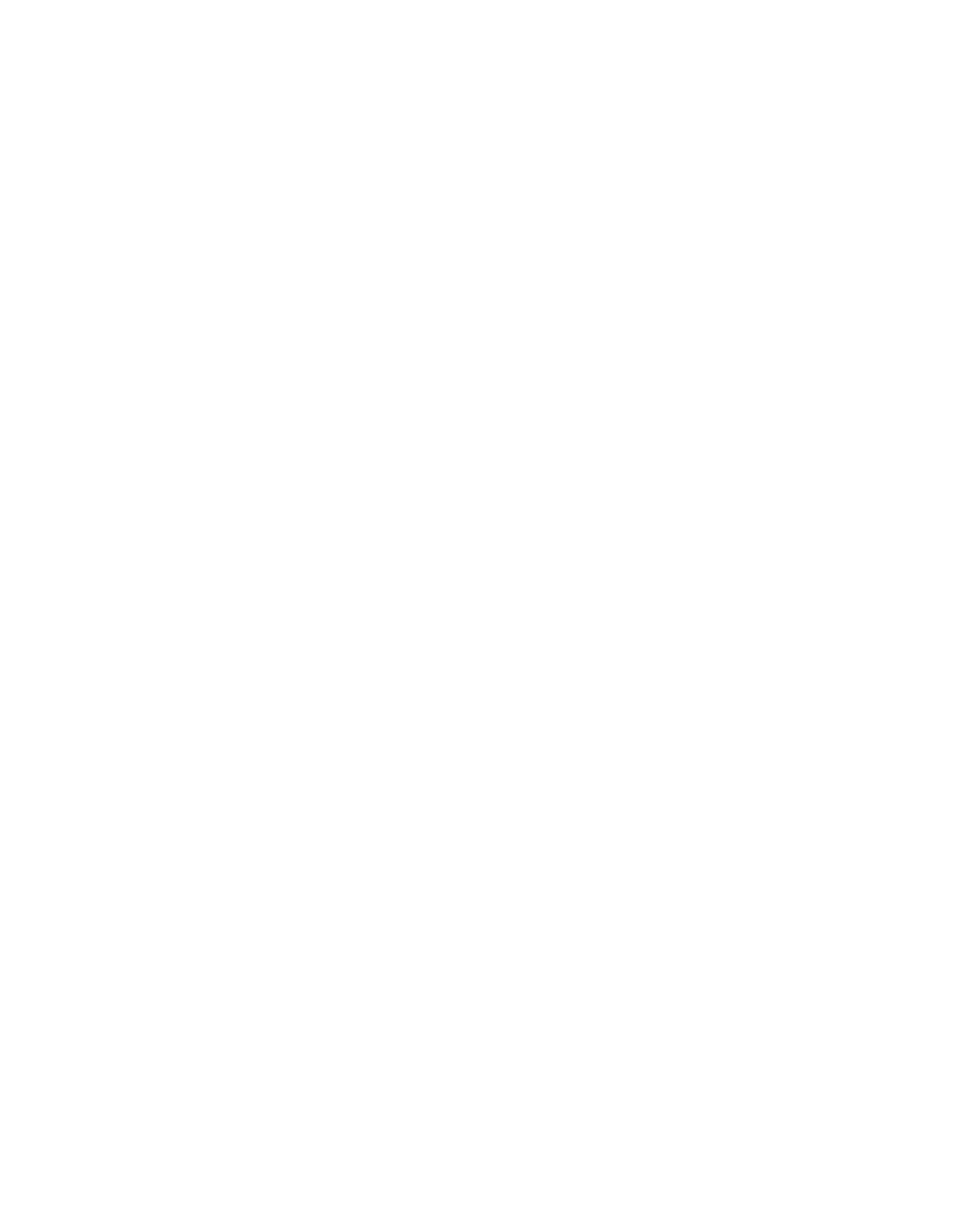# **SUMMARY OF TABLE OF CONTENTS**

|  | Chapter 9: Limited Duty: Failure to Act 151        |  |  |  |  |
|--|----------------------------------------------------|--|--|--|--|
|  | Chapter 10: Limited Duty: Premises Liability.  167 |  |  |  |  |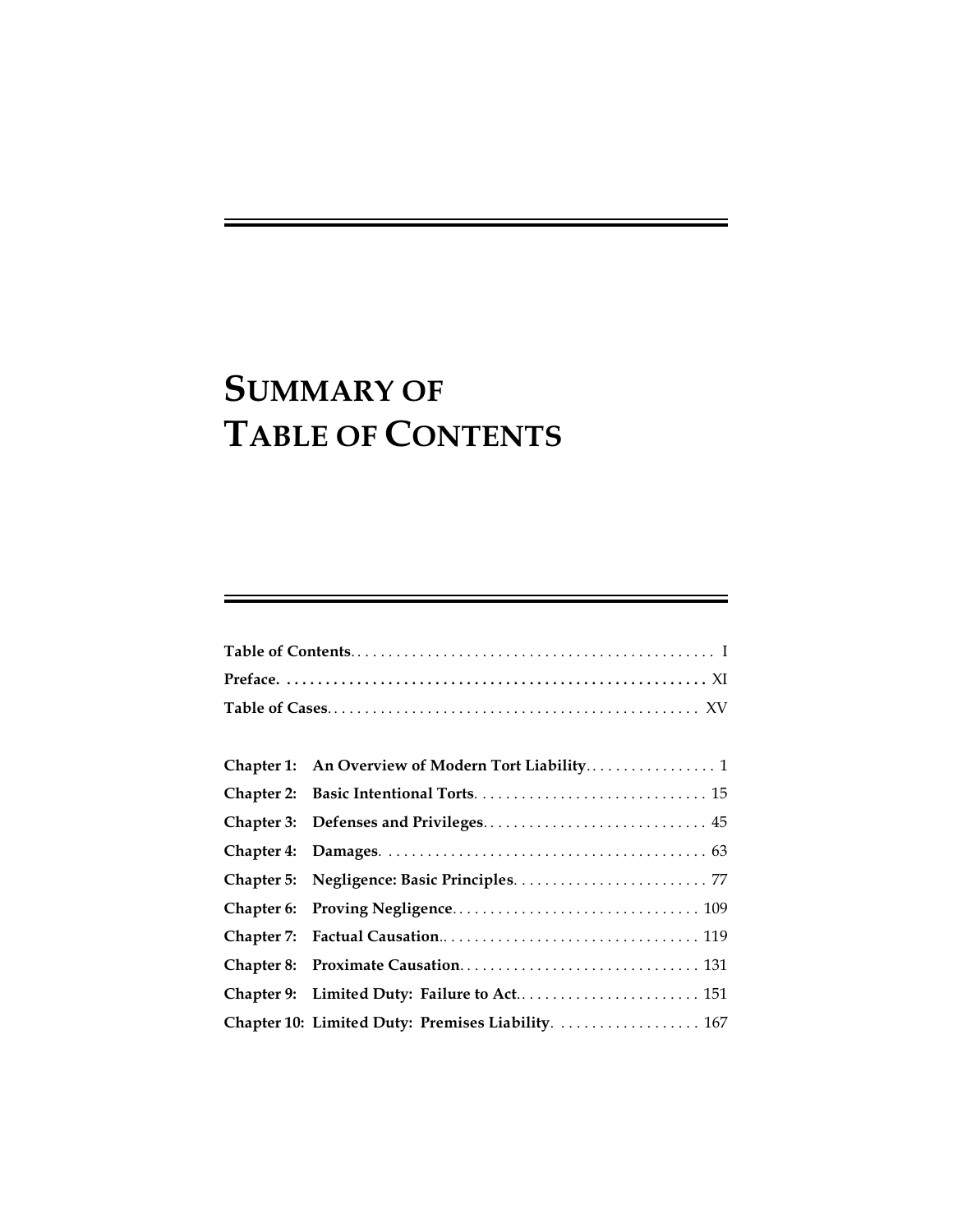#### **MASTERING TORTS • SIXTH EDITION**

 $\sim$   $\sim$ 

| Chapter 11: Limited Duty: Negligent Infliction of Severe  |
|-----------------------------------------------------------|
|                                                           |
| Chapter 12: Limited Duty: Alcohol-Related Injuries.  191  |
| Chapter 13: Torts Involving Conception, Pregnancy, Birth, |
|                                                           |
|                                                           |
| Chapter 16: Defenses Based on Plaintiff's Conduct 229     |
|                                                           |
|                                                           |
|                                                           |
| Chapter 20: Interference with Possession or Use of Land:  |
|                                                           |
|                                                           |
|                                                           |
|                                                           |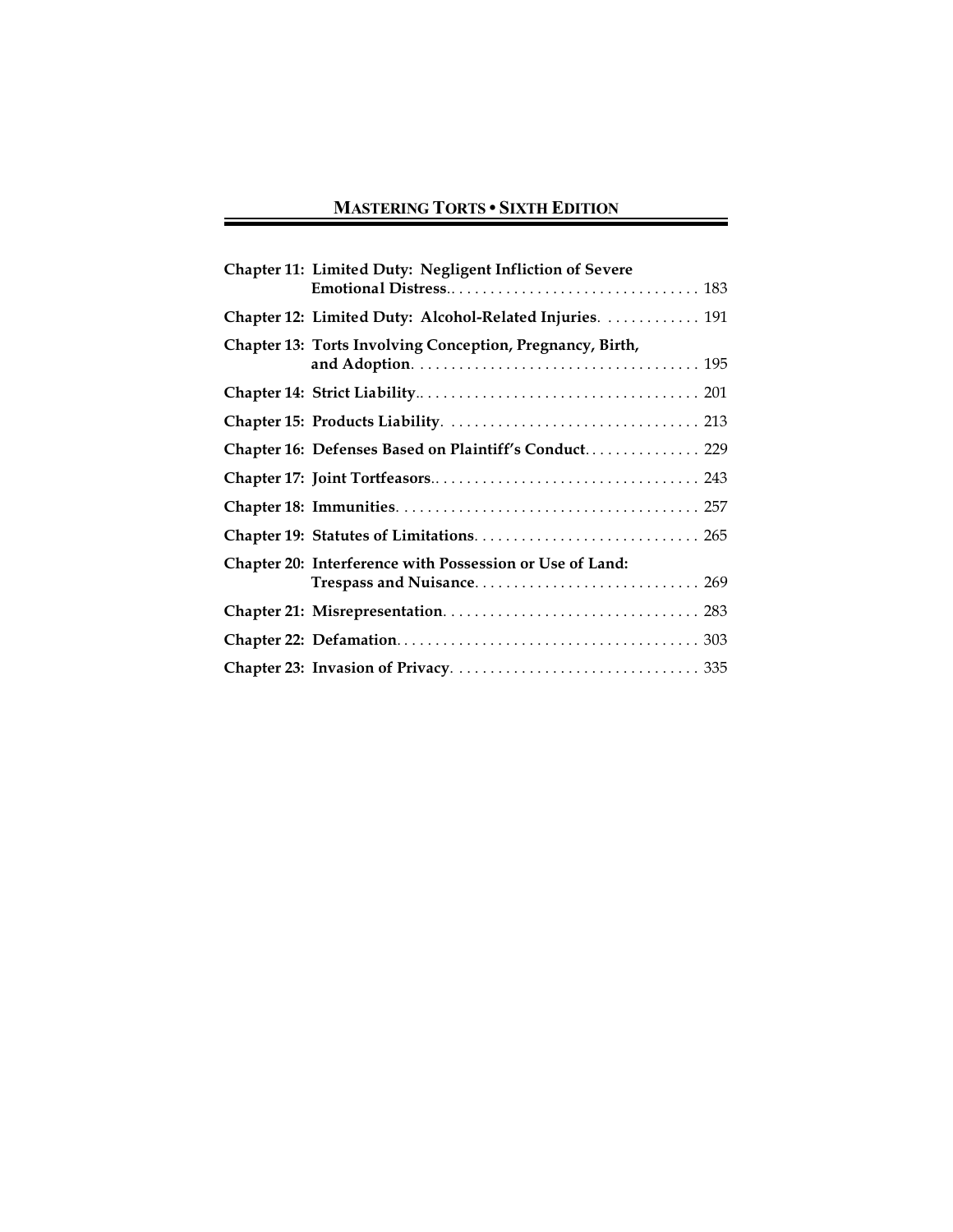# **TABLE OF CONTENTS**

| Chapter 1:                              |                                            |
|-----------------------------------------|--------------------------------------------|
|                                         |                                            |
|                                         |                                            |
| B.                                      |                                            |
|                                         | C. Largely a Matter of State Common Law. 2 |
|                                         |                                            |
| 2.                                      |                                            |
| 3.                                      |                                            |
| 4.                                      |                                            |
|                                         |                                            |
| В.                                      |                                            |
| C. Contributory Negligence, Comparative |                                            |
|                                         |                                            |
|                                         |                                            |
| 5.                                      |                                            |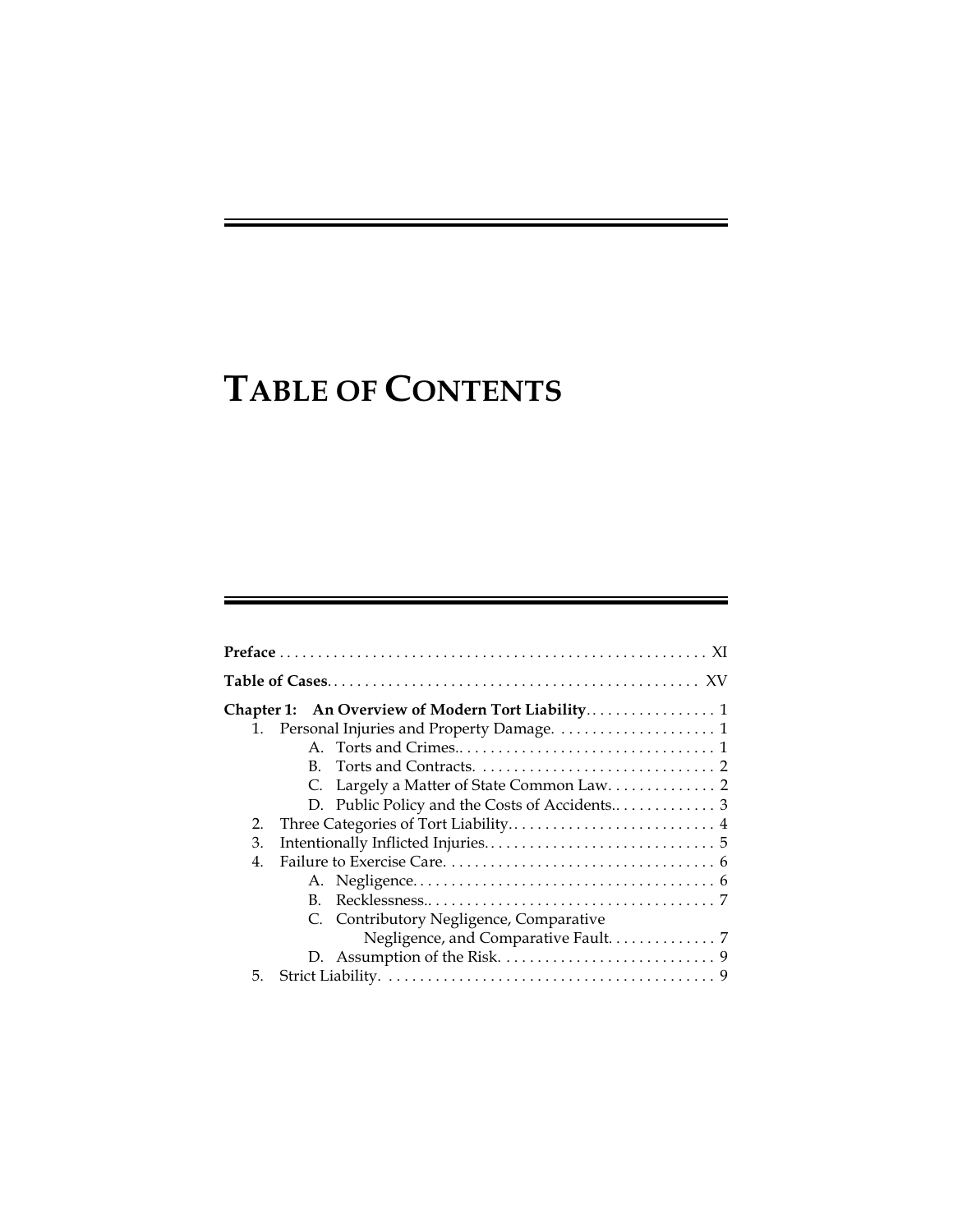$\sim$   $\sim$   $\sim$ 

| 6.         |                                                                                                        |  |
|------------|--------------------------------------------------------------------------------------------------------|--|
|            | А.                                                                                                     |  |
|            | Punitive or Exemplary Damages. 10<br>В.                                                                |  |
|            | $\mathcal{C}$                                                                                          |  |
|            | D.                                                                                                     |  |
|            | Е.                                                                                                     |  |
|            | $\mathbf{F}_{\cdot}$                                                                                   |  |
|            | G.<br>Workers' Compensation.  12                                                                       |  |
|            | Н.                                                                                                     |  |
|            | L.                                                                                                     |  |
| 7.         |                                                                                                        |  |
| Chapter 2: |                                                                                                        |  |
| 1.         |                                                                                                        |  |
|            | $A_{-}$                                                                                                |  |
|            | В.                                                                                                     |  |
|            | $\mathcal{C}_{\cdot}$                                                                                  |  |
|            | D.                                                                                                     |  |
|            | Е.                                                                                                     |  |
| 2.         |                                                                                                        |  |
| 3.         |                                                                                                        |  |
| 4.         |                                                                                                        |  |
| 5.         | The Tort of Outrage. $\ldots \ldots \ldots \ldots \ldots \ldots \ldots \ldots \ldots \ldots \ldots 26$ |  |
|            | (Intentional or Reckless Infliction of Emotional Distress)                                             |  |
| 6.         |                                                                                                        |  |
| 7.         | Trespass to Land (Trespass Quare Clausum Fregit) 36                                                    |  |
| 8.         | Trespass to Chattels (Trespass De Bonis Asportatis). 37                                                |  |
| 9.         |                                                                                                        |  |
|            | А.<br>Thieves, Defrauders, and Bona Fide Purchasers.  40<br>В.                                         |  |
|            | $\mathcal{C}_{\cdot}$                                                                                  |  |
|            | Damages and Replevin.  42<br>D.                                                                        |  |
|            | Е.                                                                                                     |  |
|            | F.                                                                                                     |  |
|            |                                                                                                        |  |
| Chapter 3: |                                                                                                        |  |
| 1.         | А.                                                                                                     |  |
|            | В.                                                                                                     |  |
|            | C.                                                                                                     |  |
|            |                                                                                                        |  |
|            | D.                                                                                                     |  |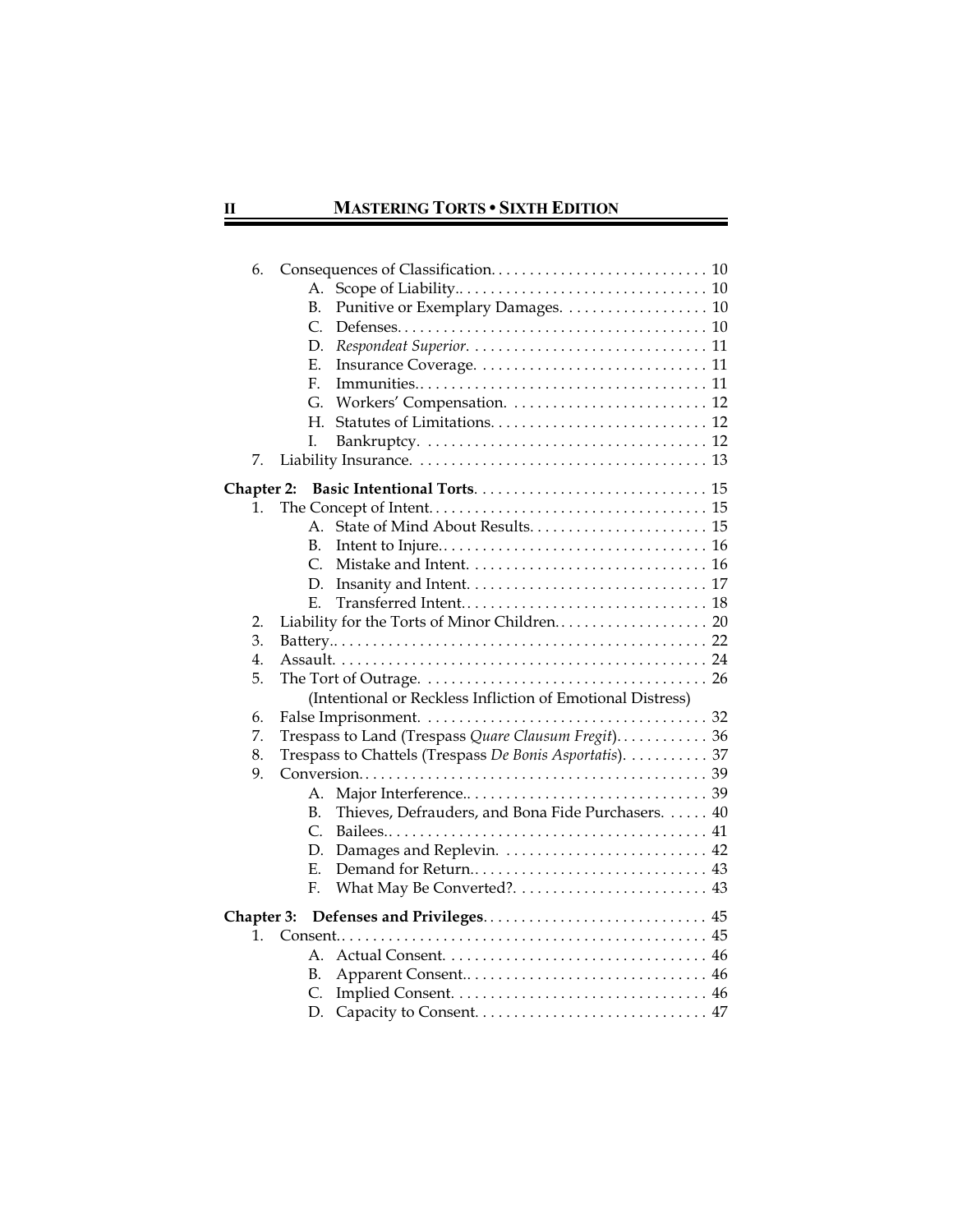|                   |    | Е.                                                  |  |
|-------------------|----|-----------------------------------------------------|--|
|                   |    | Consent Based on Mistake 48<br>F.                   |  |
|                   |    | G.                                                  |  |
|                   |    | H.                                                  |  |
|                   | 2. |                                                     |  |
|                   | 3. |                                                     |  |
|                   | 4. |                                                     |  |
|                   | 5. |                                                     |  |
|                   | 6. |                                                     |  |
|                   | 7. |                                                     |  |
|                   | 8. |                                                     |  |
|                   | 9. | Recapture of Goods on the Land of Another.  58      |  |
|                   |    |                                                     |  |
|                   |    |                                                     |  |
|                   |    |                                                     |  |
|                   |    |                                                     |  |
| <b>Chapter 4:</b> |    |                                                     |  |
|                   | 1. |                                                     |  |
|                   | 2. |                                                     |  |
|                   | 3. |                                                     |  |
|                   | 4. |                                                     |  |
|                   | 5. |                                                     |  |
|                   | 6. | Medical Monitoring and Credit Monitoring 66         |  |
|                   | 7. |                                                     |  |
|                   | 8. |                                                     |  |
|                   | 9. |                                                     |  |
|                   |    | 10. Survival Actions and Wrongful-Death Actions. 68 |  |
|                   |    |                                                     |  |
|                   |    |                                                     |  |
|                   |    |                                                     |  |
|                   |    |                                                     |  |
|                   |    | Chapter 5:                                          |  |
|                   | 1. |                                                     |  |
|                   | 2. |                                                     |  |
|                   | 3. |                                                     |  |
|                   | 4. |                                                     |  |
|                   |    | А.                                                  |  |
|                   |    | В.                                                  |  |
|                   |    | C.                                                  |  |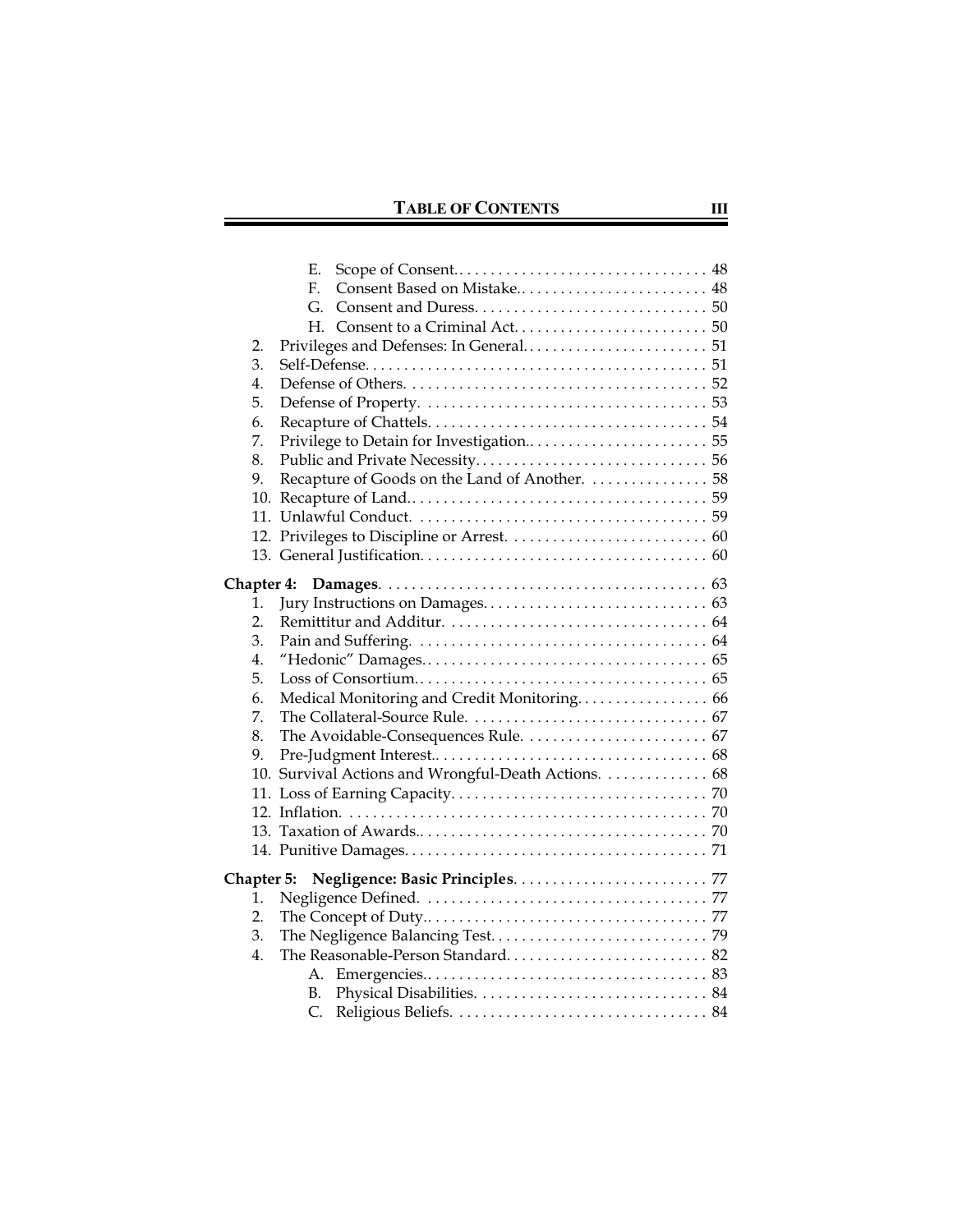|            | D.                                                                                                |
|------------|---------------------------------------------------------------------------------------------------|
|            | Е.                                                                                                |
|            | F.<br>Superior Knowledge, Training, or Skill:                                                     |
|            |                                                                                                   |
|            | G.                                                                                                |
|            | Legal Malpractice and Medical Malpractice 89<br>Н.                                                |
|            | I.                                                                                                |
|            | J.                                                                                                |
| 5.         |                                                                                                   |
| 6.         | Negligence Based on Violation of Statute. 97                                                      |
|            | A. Statutes Intended by the Legislature to Set the                                                |
|            |                                                                                                   |
|            | Statutes Adopted by Courts to Set the<br>В.                                                       |
|            |                                                                                                   |
|            | The Effect of an Unexcused Violation of a<br>C.                                                   |
|            |                                                                                                   |
|            | D.                                                                                                |
|            | Е.                                                                                                |
|            | Statutes Allowing No Excuse or Defense.  105<br>F.                                                |
| 7.         |                                                                                                   |
|            |                                                                                                   |
|            |                                                                                                   |
| 1.         |                                                                                                   |
| 2.         |                                                                                                   |
| 3.         |                                                                                                   |
|            | A.                                                                                                |
|            | В.                                                                                                |
|            | C.                                                                                                |
|            | D.                                                                                                |
|            | Specific Allegations or Proof 114<br>Е.                                                           |
|            | Fault on the Part of the Plaintiff. 114<br>F.                                                     |
|            | G.                                                                                                |
|            | Н.                                                                                                |
| 4.         |                                                                                                   |
|            |                                                                                                   |
|            |                                                                                                   |
| Chapter 7: |                                                                                                   |
| 1.         |                                                                                                   |
| 2.         |                                                                                                   |
| 3.         | Multiple Fault and Alternative Liability. 122                                                     |
| 4.<br>5.   | Enterprise Liability and Market-Share Liability 123<br>Commingled Product Theory of Causation 126 |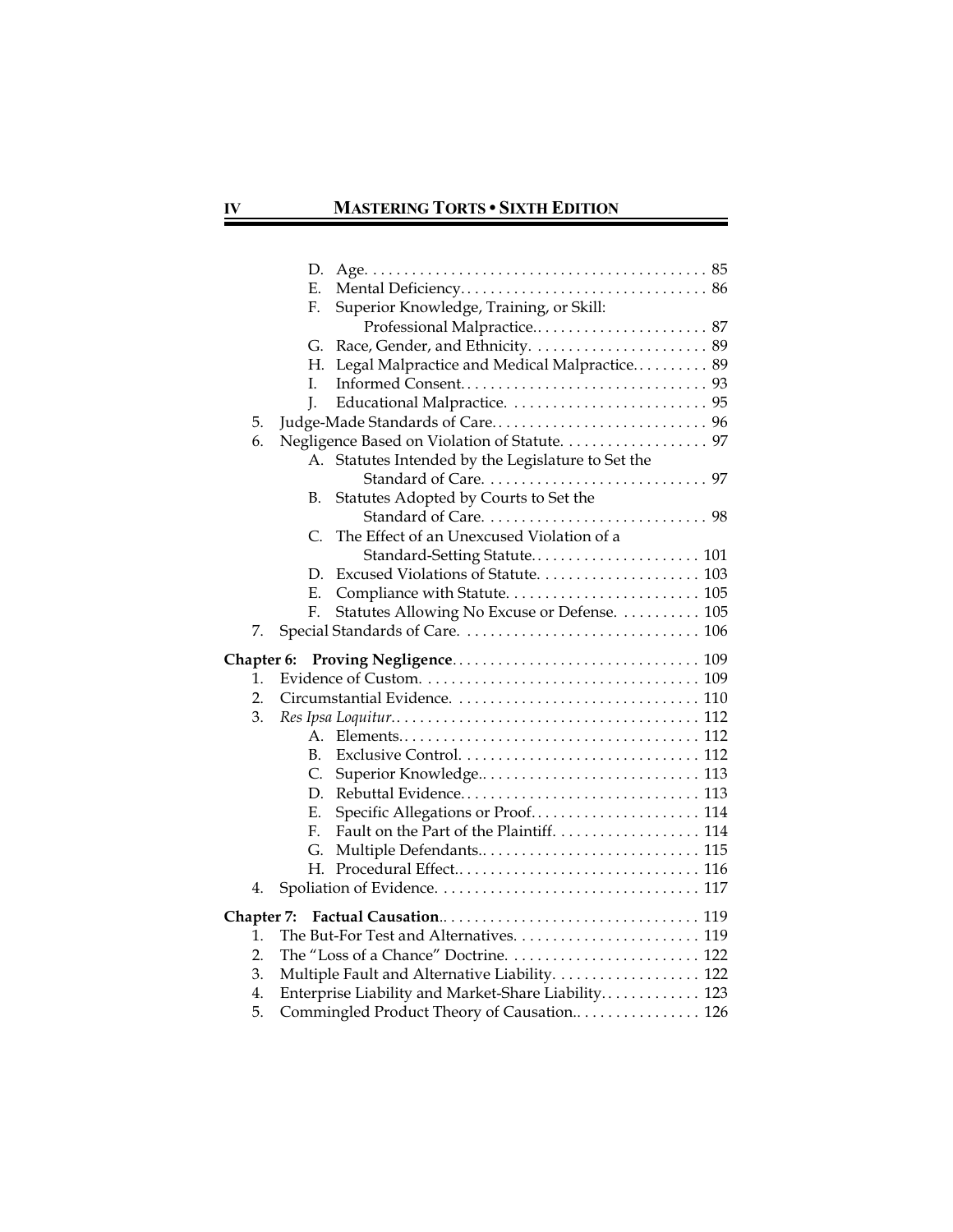| 6.         | А.                                                                                           |
|------------|----------------------------------------------------------------------------------------------|
|            | В.                                                                                           |
|            | C.                                                                                           |
|            | D.                                                                                           |
| Chapter 8: |                                                                                              |
| 1.<br>2.   |                                                                                              |
| 3.         | Different Ways of Talking About Fairness.  132<br>Direct Causation Versus Foreseeability 132 |
| 4.         |                                                                                              |
| 5.         |                                                                                              |
| 6.         |                                                                                              |
|            | Distinguishing Intervening and Superseding Causes. 138<br>А.                                 |
|            | End Results Within the Risk.  139<br>В.                                                      |
|            | Foreseeable Intervening Acts.  139<br>C.                                                     |
|            | Exceptions to the General Rule 140<br>D.                                                     |
|            | Intervening Criminal or Intentionally Tortious<br>Ε.                                         |
|            |                                                                                              |
|            | "Normal" Developments 142<br>F.                                                              |
|            | G.                                                                                           |
|            | Н.<br>Ι.                                                                                     |
|            | Limits on Foreseeability 146<br>I.<br>Superseding Causation and Comparative Principles. 147  |
| 7.         |                                                                                              |
|            |                                                                                              |
| 1.         | Chapter 9: Limited Duty: Failure to Act 151<br>Limited-Duty Rules and No-Duty Rules 151      |
| 2.         |                                                                                              |
|            | $\mathsf{A}_{\cdot}$                                                                         |
|            | Duties Under Criminal Law and "Good Samaritan"<br>B.                                         |
|            |                                                                                              |
| 3.         |                                                                                              |
|            | Family Members, Companions, and Businesses 153<br>А.                                         |
|            | B.                                                                                           |
|            | Custodians and Schools 155<br>C.                                                             |
| 4.         |                                                                                              |
|            | Parents and Custodians of Dangerous Children. 155<br>А.                                      |
|            | B.<br>Mental Health Care Professionals. 157<br>C.                                            |
|            | Entrustment of Dangerous Instrumentalities. 158<br>D.                                        |
|            |                                                                                              |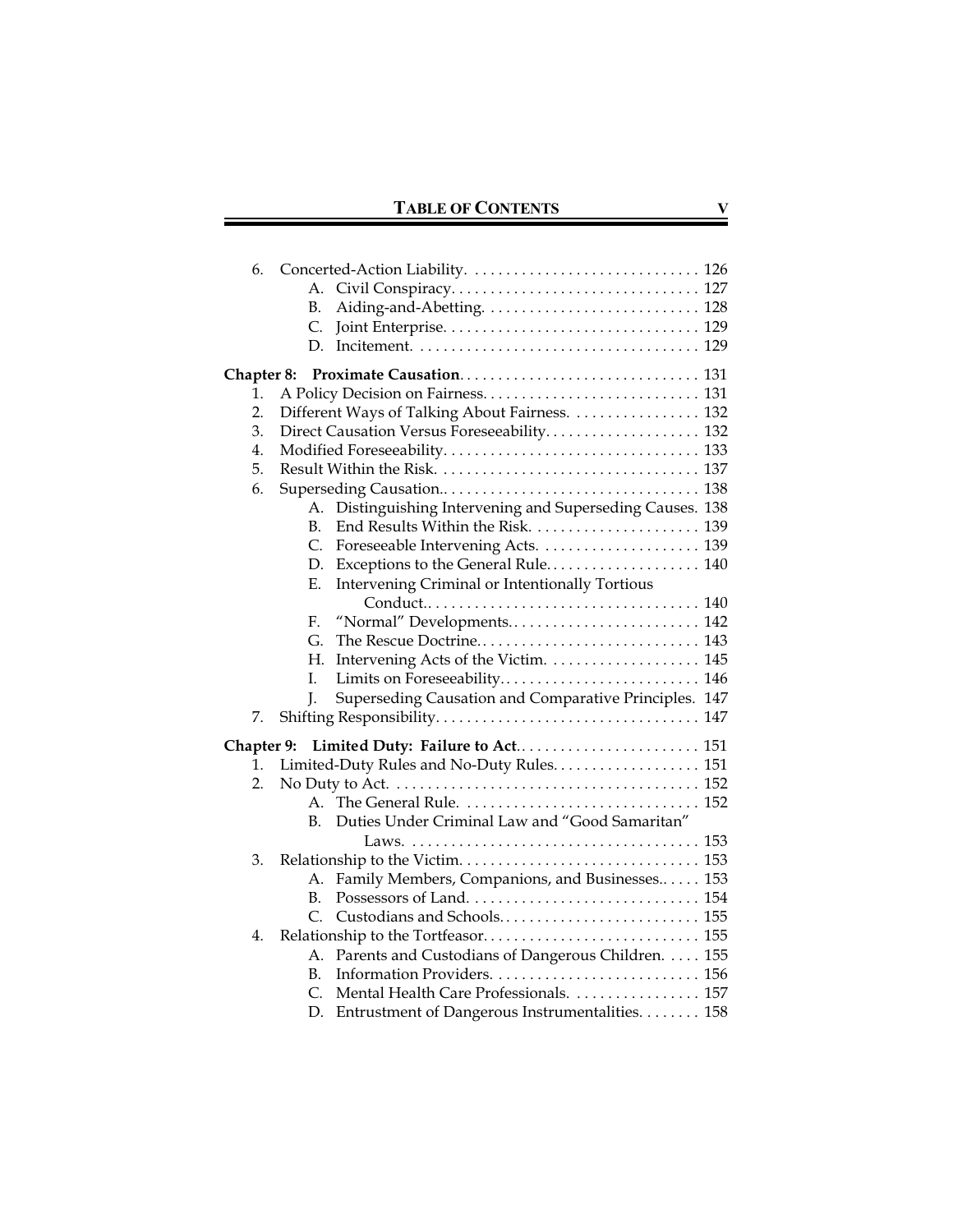$\overline{\phantom{a}}$ 

| 5.  |                                                           |
|-----|-----------------------------------------------------------|
| 6.  |                                                           |
| 7.  | Voluntary Assumption of Duty.  160                        |
| 8.  | Abrogation of the General No-Duty Rule. 164               |
| 9.  | Interference with Rescue Efforts 165                      |
| 10. |                                                           |
|     | Chapter 10: Limited Duty: Premises Liability.  167        |
| 1.  | The Common-Law Categories 167                             |
| 2.  | Abrogation and a New Approach.  168                       |
| 3.  |                                                           |
| 4.  |                                                           |
| 5.  |                                                           |
| 6.  |                                                           |
|     | $A_{-}$                                                   |
|     | $B_{\cdot}$                                               |
|     | C.                                                        |
|     | D.                                                        |
|     | Е.                                                        |
| 7.  |                                                           |
| 8.  |                                                           |
| 9.  |                                                           |
|     |                                                           |
|     | Chapter 11: Limited Duty: Negligent Infliction of Severe  |
|     |                                                           |
| 1.  | Assuring Genuineness of the Plaintiff's Claim 183         |
| 2.  |                                                           |
| 3.  |                                                           |
| 4.  |                                                           |
|     |                                                           |
| 1.  | Chapter 12: Limited Duty: Alcohol-Related Injuries.  191  |
| 2.  |                                                           |
| 3.  |                                                           |
| 4.  |                                                           |
|     | Chapter 13: Torts Involving Conception, Pregnancy, Birth, |
|     |                                                           |
| 1.  |                                                           |
| 2.  |                                                           |
| 3.  | Wrongful Birth and Wrongful Life 197                      |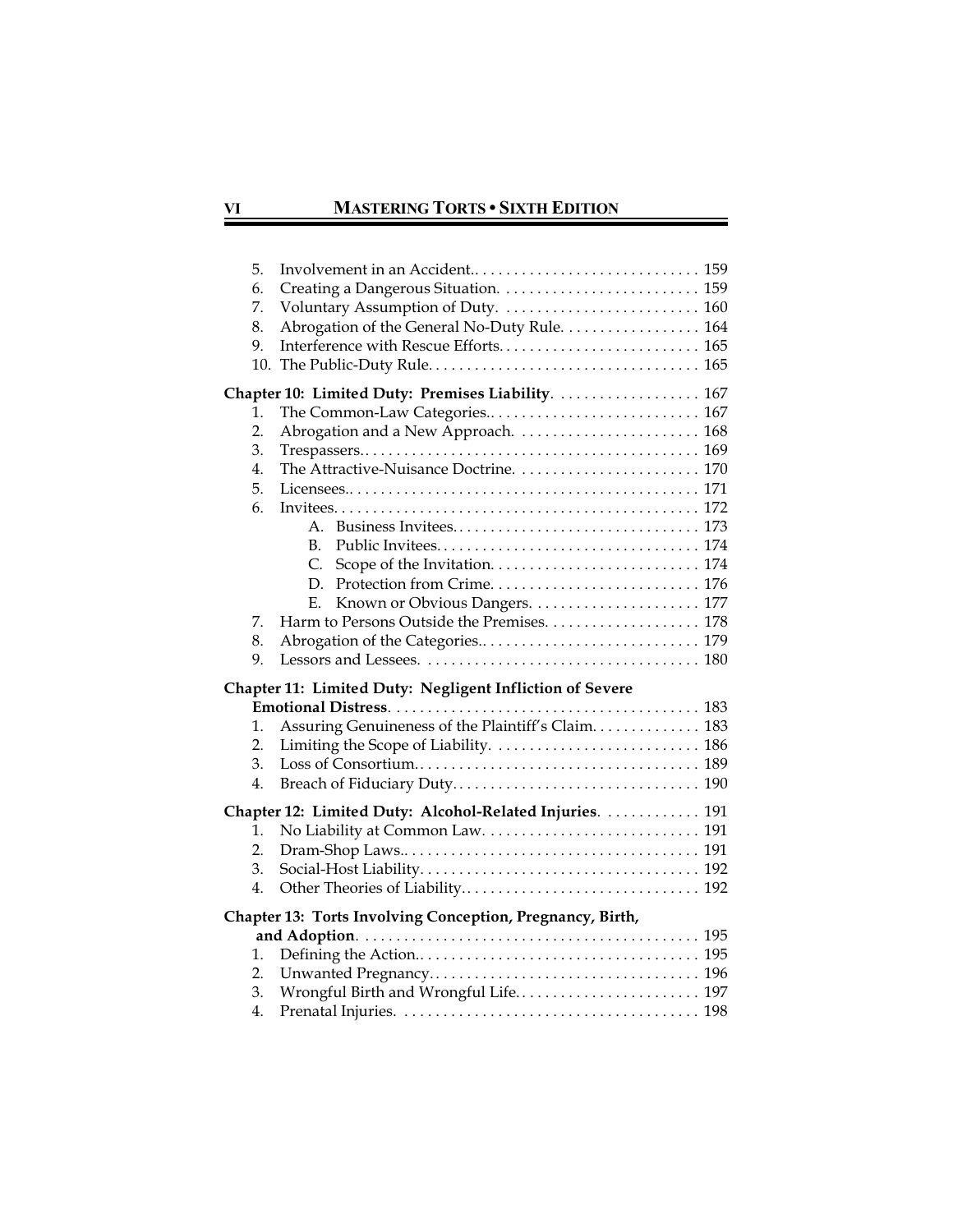| 5.                                                                                                                                                                                                                                                                                                   |  |
|------------------------------------------------------------------------------------------------------------------------------------------------------------------------------------------------------------------------------------------------------------------------------------------------------|--|
| 1.<br>2.<br>3.<br>А.<br>В.<br>Ostensible or Apparent Agency 207<br>C.<br>Strict Liability for Harm Caused by Animals. 207<br>4.<br>Strict Liability for Hazardous Activities. 209<br>5.<br>Abnormally-Dangerous Activities under the Second<br>А.<br>The Single-Injurer Accident Rationale 210<br>В. |  |
| 6.                                                                                                                                                                                                                                                                                                   |  |
| А.                                                                                                                                                                                                                                                                                                   |  |
| В.                                                                                                                                                                                                                                                                                                   |  |
|                                                                                                                                                                                                                                                                                                      |  |
| 1.                                                                                                                                                                                                                                                                                                   |  |
| Restatement, Second, of Torts § 402A.  214<br>2.                                                                                                                                                                                                                                                     |  |
| $A_{\cdot}$                                                                                                                                                                                                                                                                                          |  |
| B.                                                                                                                                                                                                                                                                                                   |  |
| C.                                                                                                                                                                                                                                                                                                   |  |
| 3.                                                                                                                                                                                                                                                                                                   |  |
| 4.                                                                                                                                                                                                                                                                                                   |  |
| 5.                                                                                                                                                                                                                                                                                                   |  |
| The Third Restatement and the Definition of "Defect" 220<br>6.                                                                                                                                                                                                                                       |  |
| 7.                                                                                                                                                                                                                                                                                                   |  |
|                                                                                                                                                                                                                                                                                                      |  |
|                                                                                                                                                                                                                                                                                                      |  |
| 8.                                                                                                                                                                                                                                                                                                   |  |
| 9.                                                                                                                                                                                                                                                                                                   |  |
|                                                                                                                                                                                                                                                                                                      |  |
| 11. Pre-emption by Federal Law 226                                                                                                                                                                                                                                                                   |  |
|                                                                                                                                                                                                                                                                                                      |  |
| 13. Reform of Products-Liability Law.  228                                                                                                                                                                                                                                                           |  |
| Chapter 16: Defenses Based on Plaintiff's Conduct 229                                                                                                                                                                                                                                                |  |
| 1.                                                                                                                                                                                                                                                                                                   |  |
| Common-Law Contributory Negligence 230<br>2.                                                                                                                                                                                                                                                         |  |
| 3.<br>Imputed Contributory Negligence 230                                                                                                                                                                                                                                                            |  |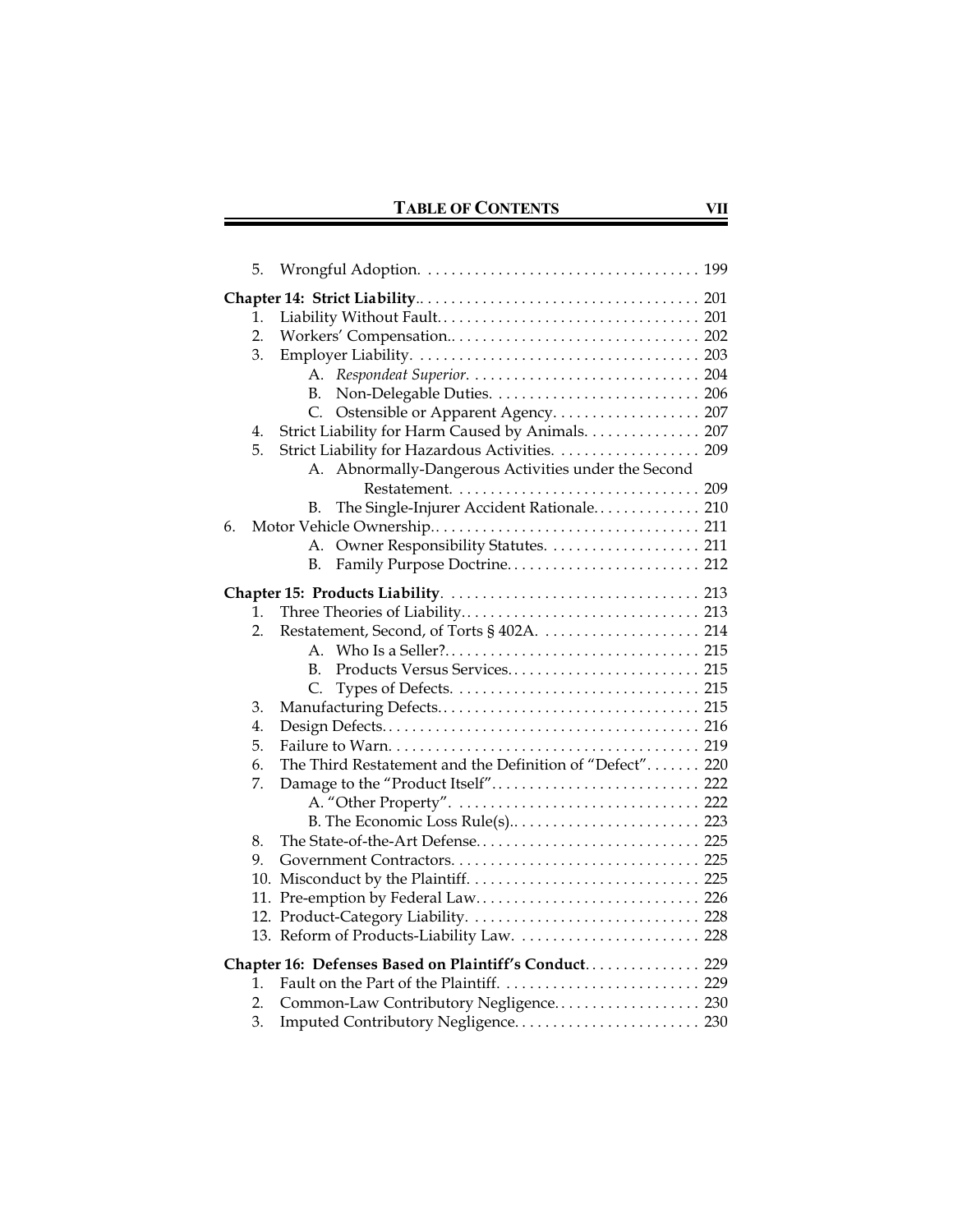#### **VIII MASTERING TORTS • SIXTH EDITION**

 $\sim$   $\sim$ 

| 4.       |                                                            |  |
|----------|------------------------------------------------------------|--|
| 5.       |                                                            |  |
| 6.       |                                                            |  |
| 7.       |                                                            |  |
| 8.       | Primary Implied Assumption of the Risk. 237                |  |
| 9.       | Secondary Implied Assumption of the Risk. 239              |  |
|          | 10. Defenses Based on the Plaintiff's Conduct in Statutory |  |
|          |                                                            |  |
|          | 11. Comparative Fault (Comparative Responsibility).  241   |  |
|          |                                                            |  |
|          |                                                            |  |
| 1.       |                                                            |  |
| 2.       | Divisibility and Apportionment of Harm. 244                |  |
| 3.       | The Effect of Comparative Principles on Joint and Several  |  |
|          |                                                            |  |
| 4.       |                                                            |  |
| 5.       |                                                            |  |
| 6.       |                                                            |  |
| 7.       |                                                            |  |
|          |                                                            |  |
| 1.       | The Trend Toward Abrogation of Immunities. 257             |  |
| 2.       | Spousal Immunity and Parental Immunity 258                 |  |
| 3.       | Sovereign Immunity and Governmental Immunity 260           |  |
| 4.       |                                                            |  |
| 5.       |                                                            |  |
| 6.       |                                                            |  |
|          |                                                            |  |
| 1.       |                                                            |  |
| 2.       | The Discovery Rule and Other Forms of "Tolling".  266      |  |
| 3.       |                                                            |  |
|          |                                                            |  |
|          | Chapter 20: Interference with Possession or Use of Land:   |  |
|          |                                                            |  |
| 1.<br>2. | Two Actions Protect Interests in Property 269              |  |
|          | The Requirement of Intent 270<br>А.                        |  |
|          | В.                                                         |  |
|          | C.                                                         |  |
|          | Trespass Above and Below the Land 271<br>D.                |  |
|          |                                                            |  |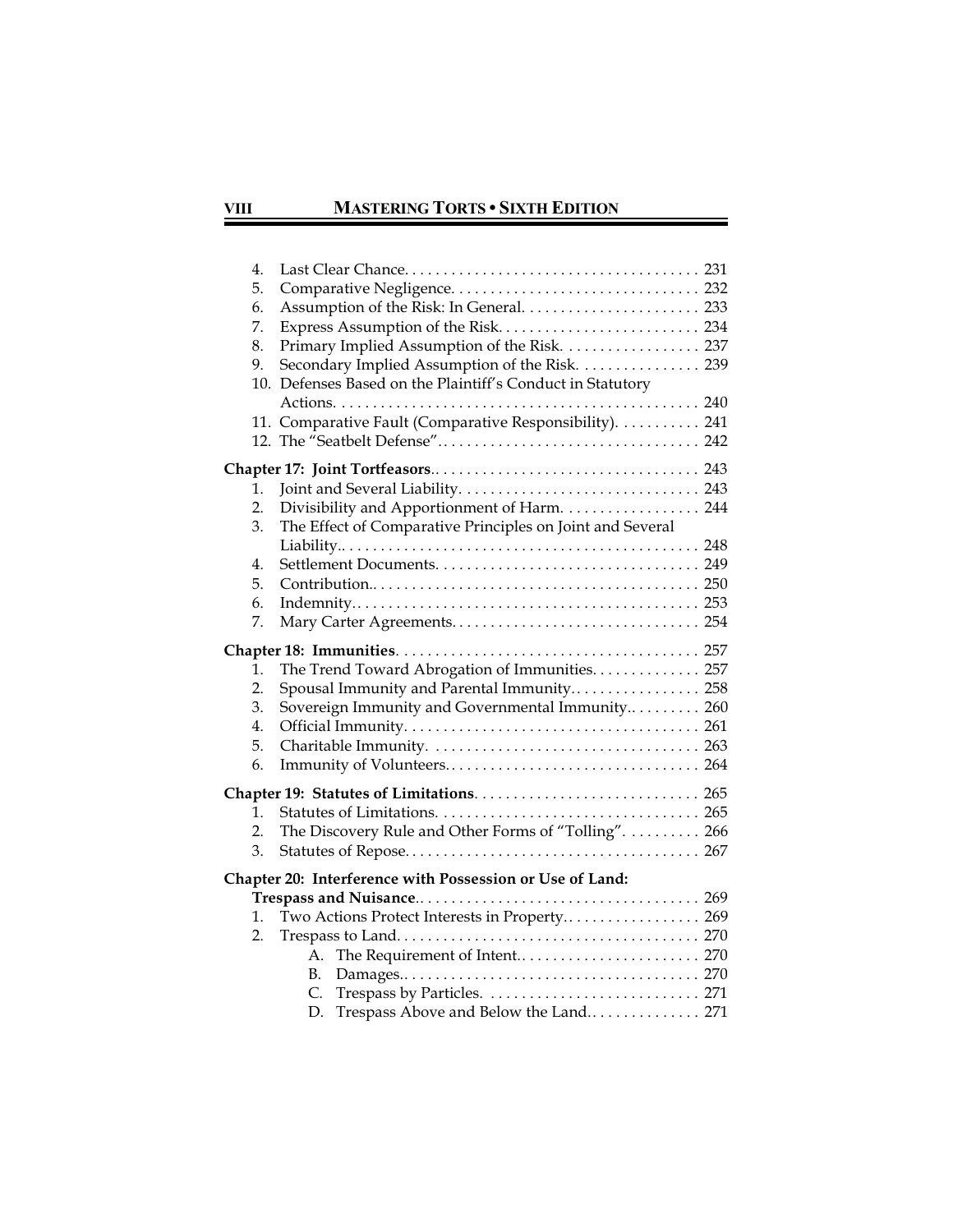| 3. |                                                              |  |
|----|--------------------------------------------------------------|--|
| 4. |                                                              |  |
| 5. |                                                              |  |
| 6. |                                                              |  |
| 7. |                                                              |  |
| 8. |                                                              |  |
|    | Relationship to Criminal Law 277<br>A.                       |  |
|    | Statutory Grants of Standing and Harm<br>В.                  |  |
|    |                                                              |  |
| 9. | Public Nuisance and Products Liability 280                   |  |
|    |                                                              |  |
|    |                                                              |  |
|    |                                                              |  |
|    |                                                              |  |
| 1. | Contract, Tort, and Other Remedies 283                       |  |
| 2. |                                                              |  |
| 3. |                                                              |  |
| 4. |                                                              |  |
| 5. | Actions Based on Nondisclosure (Silence) 287                 |  |
| 6. |                                                              |  |
|    | А.                                                           |  |
|    | Words of Qualification 289<br>В.                             |  |
|    | C.                                                           |  |
|    |                                                              |  |
| 7. |                                                              |  |
| 8. |                                                              |  |
| 9. |                                                              |  |
|    | 10. Intent to Induce Reliance or Expectation of Reliance 295 |  |
|    |                                                              |  |
|    | 12. Negligent Misrepresentation 297                          |  |
|    |                                                              |  |
|    |                                                              |  |
|    |                                                              |  |
| 1. |                                                              |  |
| 2. |                                                              |  |
| 3. |                                                              |  |
| 4. |                                                              |  |
| 5. |                                                              |  |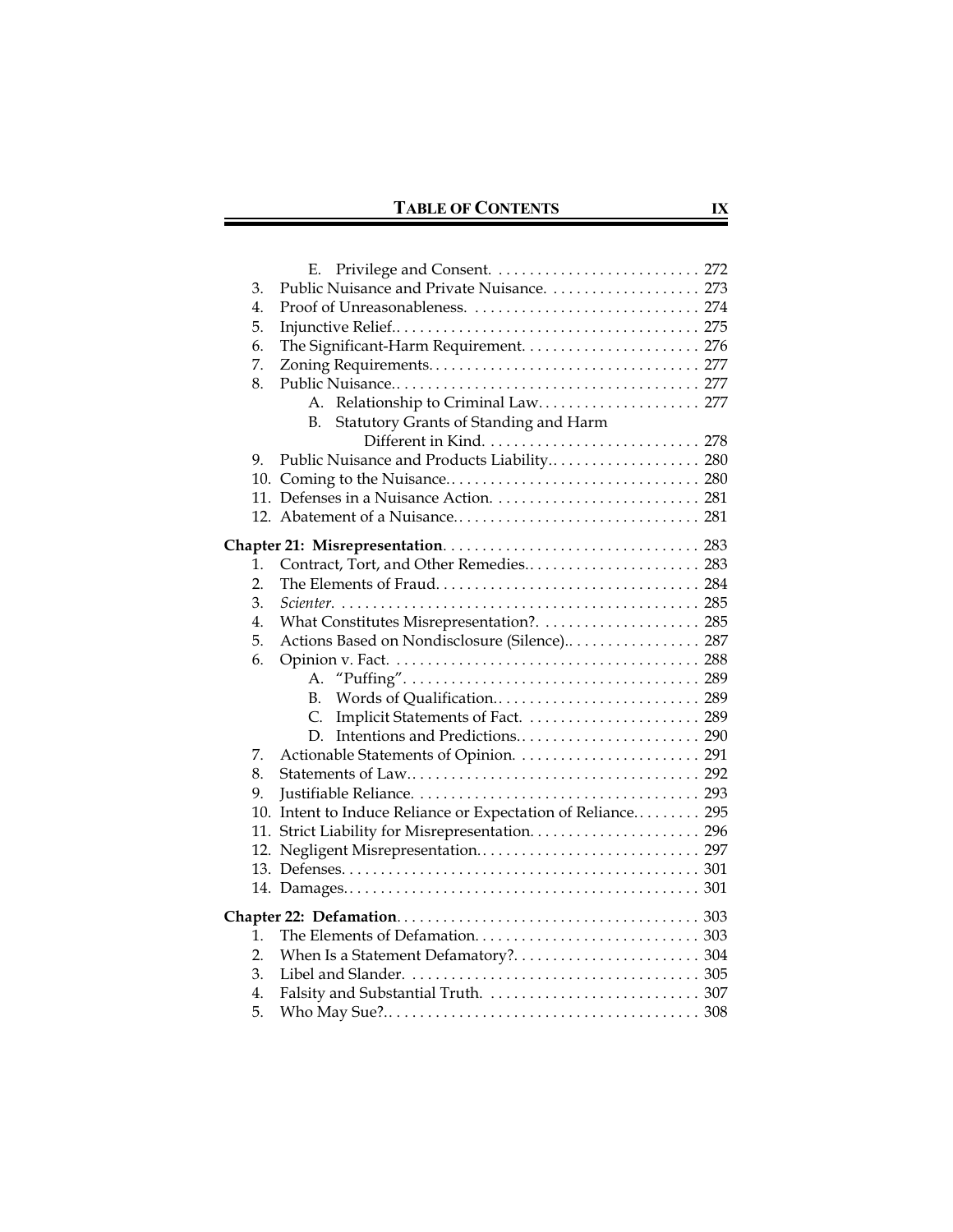$\equiv$ 

|    | A. Living Persons and Institutional Plaintiffs. 308    |  |
|----|--------------------------------------------------------|--|
|    | B.                                                     |  |
| 6. | Colloquium, Inducement, and Innuendo.  309             |  |
| 7. | Group Defamation and Fictionalized Portrayals. 310     |  |
| 8. |                                                        |  |
| 9. |                                                        |  |
|    | $A_{-}$                                                |  |
|    | The Constitutionalization of Defamation Law 315<br>В.  |  |
|    | C.<br>Public Officials and Public Figures 316          |  |
|    | Private Persons Suing with Respect to Matters of<br>D. |  |
|    |                                                        |  |
|    | Persons Suing with Respect to Matters of Private<br>Е. |  |
|    |                                                        |  |
|    |                                                        |  |
|    |                                                        |  |
|    |                                                        |  |
|    |                                                        |  |
|    | A.                                                     |  |
|    | В.                                                     |  |
|    | C.                                                     |  |
|    | D.                                                     |  |
|    | Е.                                                     |  |
|    | F.                                                     |  |
|    | G.                                                     |  |
|    | Н.<br>Consent to Publication of Defamatory Matter. 329 |  |
|    | L.                                                     |  |
|    | J.                                                     |  |
|    | The Neutral-Reportage Privilege. 331<br>К.             |  |
|    |                                                        |  |
|    |                                                        |  |
|    | 16. The Relationship of Defamation to Other Torts. 333 |  |
|    |                                                        |  |
| 1. |                                                        |  |
| 2. |                                                        |  |
| 3. |                                                        |  |
| 4. |                                                        |  |
| 5. |                                                        |  |
| 6. |                                                        |  |
|    |                                                        |  |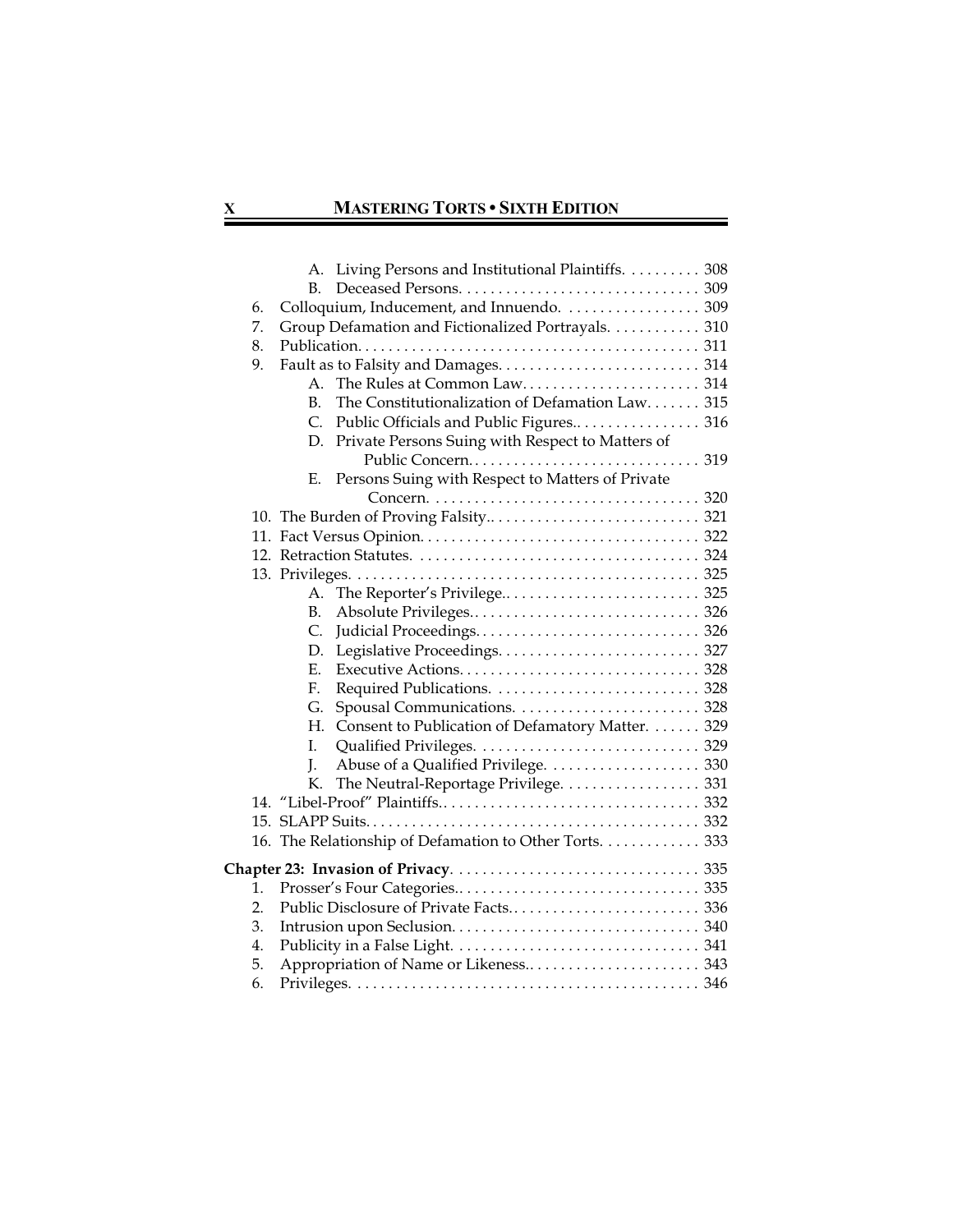## **PREFACE TO THE SIXTH EDITION**

*Mastering Torts* is a book for law students—although others may find it useful as well. This work attempts to present, in a clear narrative form, a doctrinal overview of the American lawof torts. By clarifying the basic rules governing tort liability and illuminating their application to specific fact situations, *Mastering Torts* provides the reader with a firm understanding of the main features of the American tort system.

Concise descriptions of more than three hundred and fifty cases are used as illustrations in *Mastering Torts*. Most of those cases were decided with court opinions which appear, in edited form, in the sixth edition of *Studies in American Tort Law* (SATL).<sup>1</sup> Law students who are using SATL in their classes will find *Mastering Torts* to be particularly helpful, for it clarifies how each of the principal cases in SATL fits into the larger legal scheme for providing compensation to victims of personal injury or property damage. Students who are using other casebooks will also benefit from *Mastering Torts* since it is organized along traditional subject lines and follows a mainstream approach to the task of learning this area of the law.

<sup>&</sup>lt;sup>1</sup> VINCENT R. JOHNSON AND CHENGLIN LIU, STUDIES IN AMERICAN TORT LAW (6th ed. 2018) (Carolina Academic Press).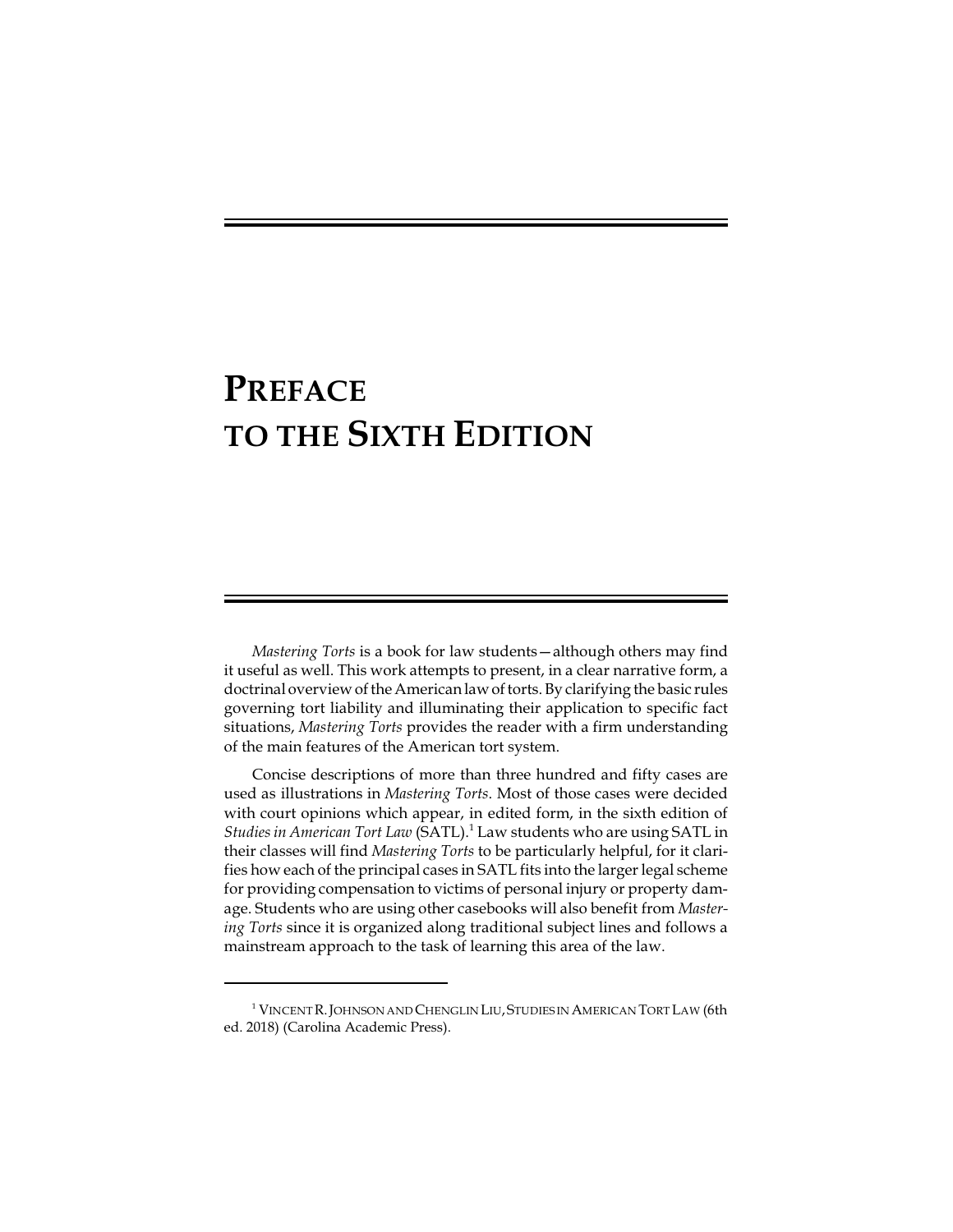No law student should think that *Mastering Torts* is a substitute for reading and briefing assigned cases before class, or for the process of consolidating one's knowledge of torts by reviewing notes and materials after class and building an outline of the subject. Rather, *Mastering Torts* is intended to supplement those efforts by providing a brief hornbook-style treatment of the law of torts.<sup>2</sup> One possible approach is for a student to read the relevant sections of *Mastering Torts* before preparing class assignments, because it is usually easier to reach a destination if one knows where one is going. Another approach is to read *Mastering Torts* after class and before starting to work on an outline, as a means for clarifying the material covered in prior readings and class discussions.

There are many important issues which *Mastering Torts* does not address. For example, the role of public policy in the shaping and application of tort rules is only lightly explored, and many important perspectives on tort law (such as those offered by the law-and-economics school) are almost entirely omitted. The decision not to deal with those subjects in this book does not mean they are unimportant. Rather, it reflects a judgment that, for most students, the best place to begin the study of tort law is with a clear understanding of the current rules. Once that foundation is in place, students are better able to undertake the more-challenging task of considering crucial questions about what the law should be.

In the end, the process of mastering tort law is a matter of personal effort. As John W. Davis, a twentieth-century lawyer-statesman, once said:

What [one] does for [oneself] is more important than what any school can do.... If you work hard, you'll come out quite [a] good lawyer.... After all, there are only two classes of lawyers in the world—those who work and those who do not.

This book is intended to help those law students who are willing to work to become good lawyers by making their tasks easier and more effective.

I am deeply grateful to Dean Stephen M. Sheppard and St. Mary's University School of Law for supporting this project. Frequent discussions with my faculty colleague, Professor Chenglin Liu, my co-author on the

<sup>&</sup>lt;sup>2</sup> Authority for the legal propositions advanced in MASTERING TORTS can be found in the sixth edition of STUDIES IN AMERICAN TORT LAW, which cites more than 2,000 cases*.* SATL follows the same pattern of organization as MASTERING TORTS.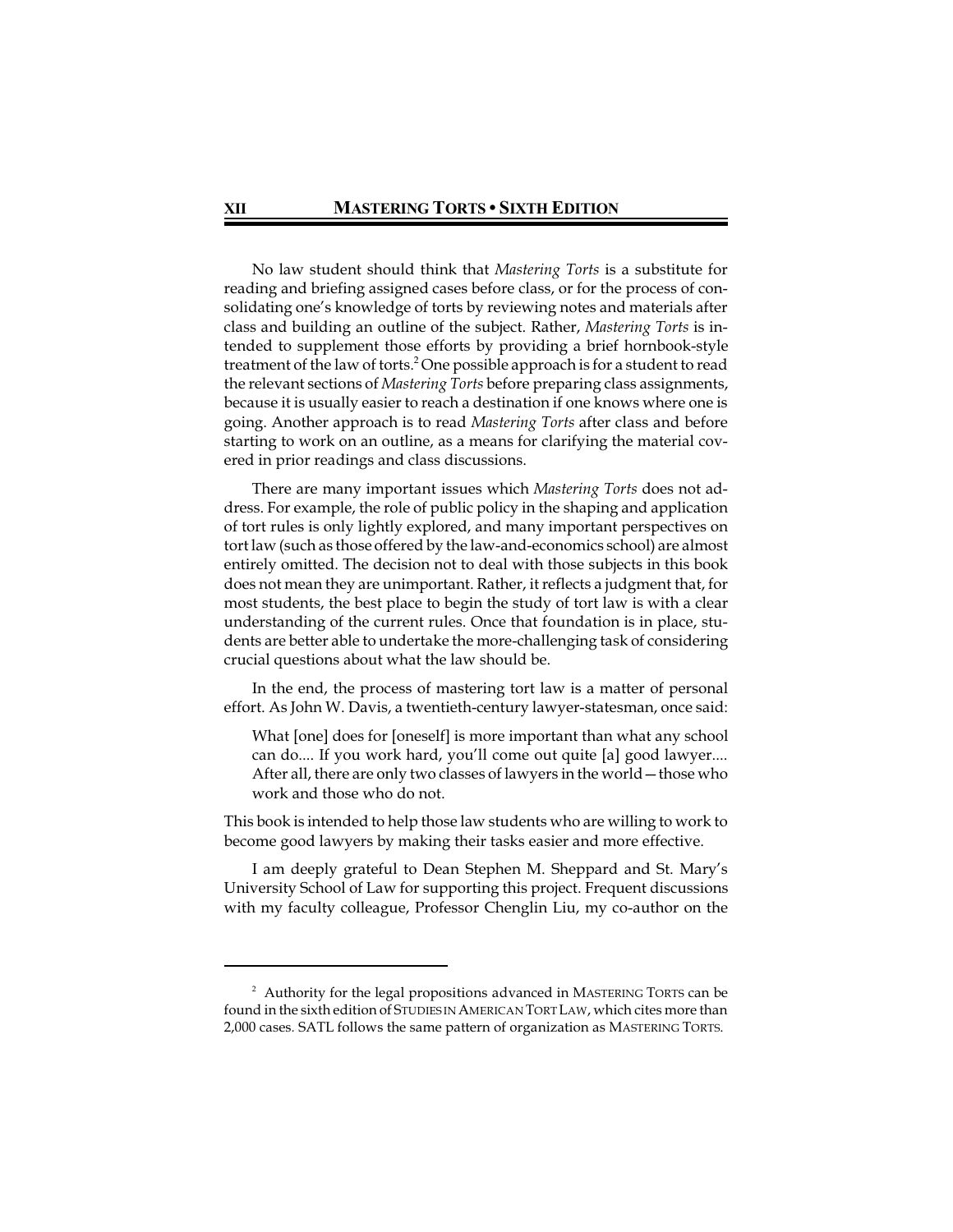sixth edition of *Studies in American Tort Law*, have enriched the text of this book.

This book has Chinese counterparts. A translation of the fifth edition of *Mastering Torts* was published by China Renmin University Press in 2017. 3 Three other translations of the second and third editions of *Mastering Torts* were published earlier by China Renmin University Press in Beijing and by Wu-Nan Books in Taipei, Taiwan.

*Mastering Torts* is dedicated to the Honorable Thomas E. Fairchild, a judge for whom I had the pleasure of clerking many years ago when he was Chief Judge of the United States Court of Appeals for the Seventh Circuit. As a jurist and member of the Council of the American Law Institute, Judge Fairchild, over the course of five decades, made a major contribution to American law. He greatly influenced the young lawyers who worked in his chambers by providing an example of how a member of the legal profession can combine compassion with competence and professionalism with good humor. Thomas Fairchild served as a judge in the best traditions of the Common Law.

Excerpts from the various Restatements of the Law cited in the book are reproduced with the permission of the American Law Institute, whichholds the copyrights to those works.<sup>4</sup>

<sup>3</sup> VINCENT R. JOHNSON, MASTERING TORTS: A STUDENT'S GUIDE TO THE LAW OF TORTS (Zhao Xiuwen, trans., China Renmin Univ. Press, 5th ed. 2017) (published in Chinese), 260 pp., ISBN: 9787300251325

<sup>4</sup> Those works include:

<sup>•</sup> Restatement, Second, Torts. Copyright 1965, 1977, and 1979 by The American Law Institute. Reprinted with permission. All rights reserved.

<sup>•</sup> Restatement, Third, Torts: Liability for Physical Harm. Copyright 2010, 2012 by The American Law Institute. Reprinted with permission. All rights reserved.

<sup>•</sup> Restatement, Third, Torts: Apportionment of Liability. Copyright 2000 by The American Law Institute. Reprinted with permission. All rights reserved.

<sup>•</sup> Restatement, Third, Torts: Products Liability. Copyright 1998 by The American Law Institute. Reprinted with permission. All rights reserved.

<sup>•</sup> Restatement, Second, Agency. Copyright 1959 by The American Law Institute. Reprinted with permission. All rights reserved.

<sup>•</sup> Restatement, Third, Agency. Copyright 2006 by The American Law Institute. Reprinted with permission. All rights reserved.

<sup>•</sup> Restatement, Third, Restitution & Unjust Enrichment. Copyright 2011 by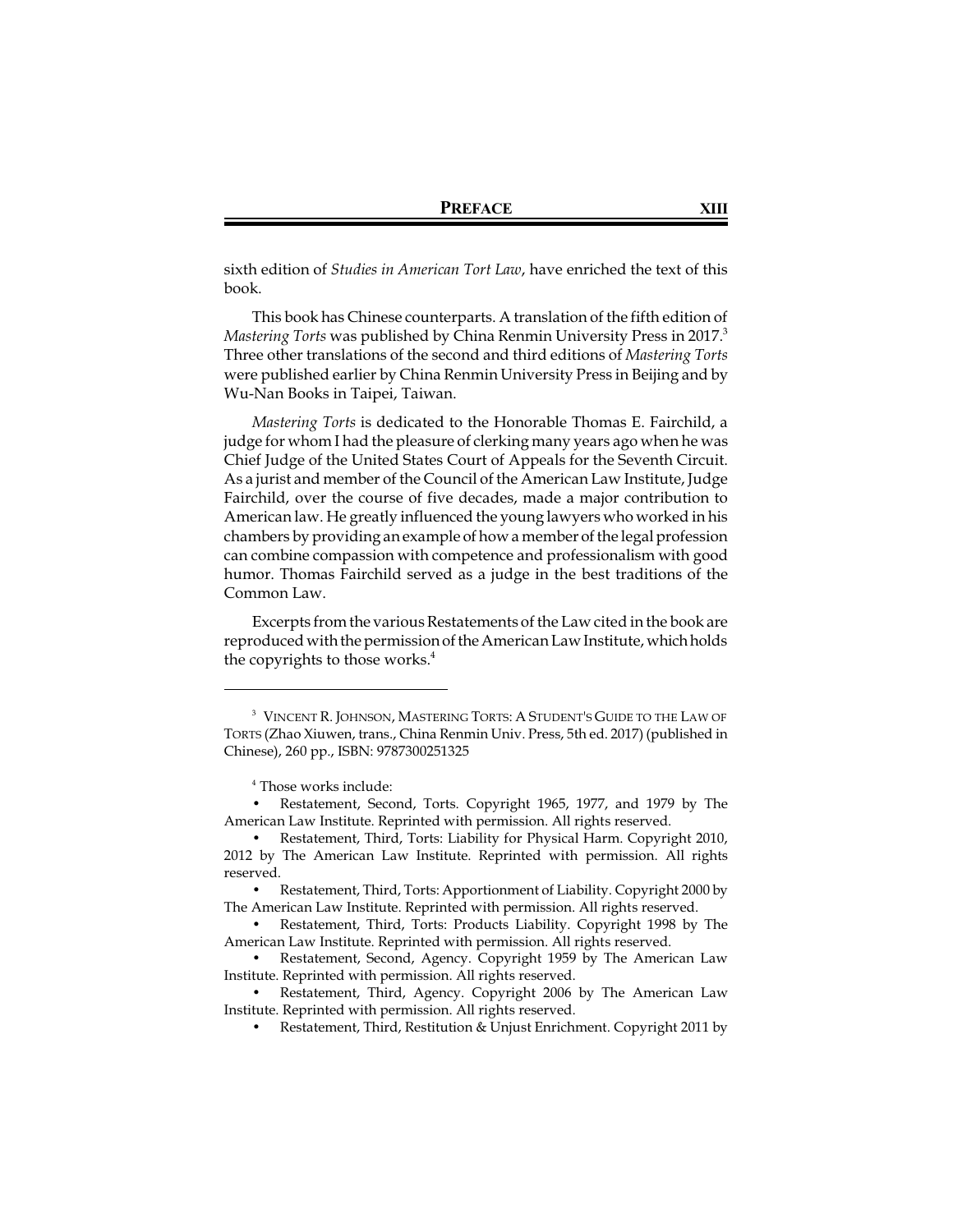Finally, I owe a deep debt of gratitude to Jill Torbert, my wife. Jill is an excellent example of how a lawyer can enrich the life of the community though active involvement with the arts, parks, and local institutions.

> Vincent R. Johnson Beijing, China June 24, 2018

The American Law Institute. Reprinted with permission. All rights reserved.

<sup>•</sup> Restatement, Third, Unfair Competition. Copyright 1995 by The American Law Institute. Reprinted with permission. All rights reserved.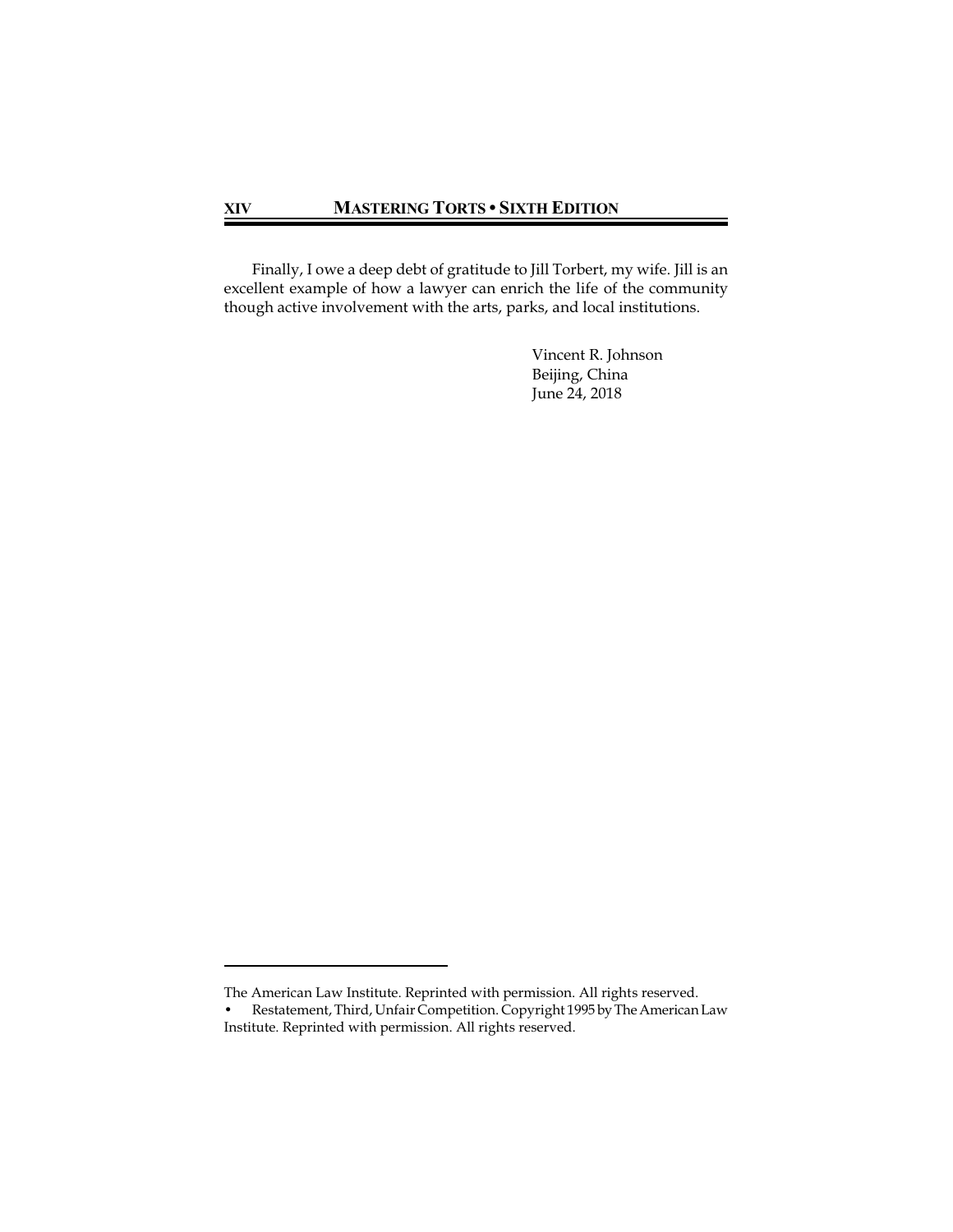### **TABLE OF CASES**

Adams v. Gillig, 291 Albritton v. Neighborhood Ctrs. Ass'n for Child Dev., 263 Alleman v. Vermillion Pub. Co., 307 Altamuro v. Milner Hotel, Inc., 144 American Motorcycle Ass'n v. Superior Court, 248 Anderson v. Minneapolis, St. P. & S.S.M. Ry. Co., 120 Anderson v. Sears, Roebuck & Co., 64 Andruschenko v. Silchuk, 171 Anjou v. Boston Elevated Ry. Co., 110 Armory Park Neighborhood Ass'n v. Episcopal Comm. Servs. in Arizona, 275

Bailey v. Lewis Farm, Inc., 149 Balido v. Improved Machinery, Inc., 149 Banker v. McLaughlin, 170 Baptist Mem. Hosp. Sys. v. Sampson, 207 Barker v. Kallash, 59 Barker v. Lull Eng'g Co., 217 Barmore v. Elmore, 173 Barnes v. Geiger, 144 Bedor v. Johnson, 84 Belli v. Orlando Newspapers, Inc., 304 Beshada v. Johns-Manville Prods. Corp., 225 Bindrim v. Mitchell, 310 Biomet Inc. v. Finnegan Henderson, LLP, 91 Bird v. Jones, 33 Bishop v. City of Chicago, 152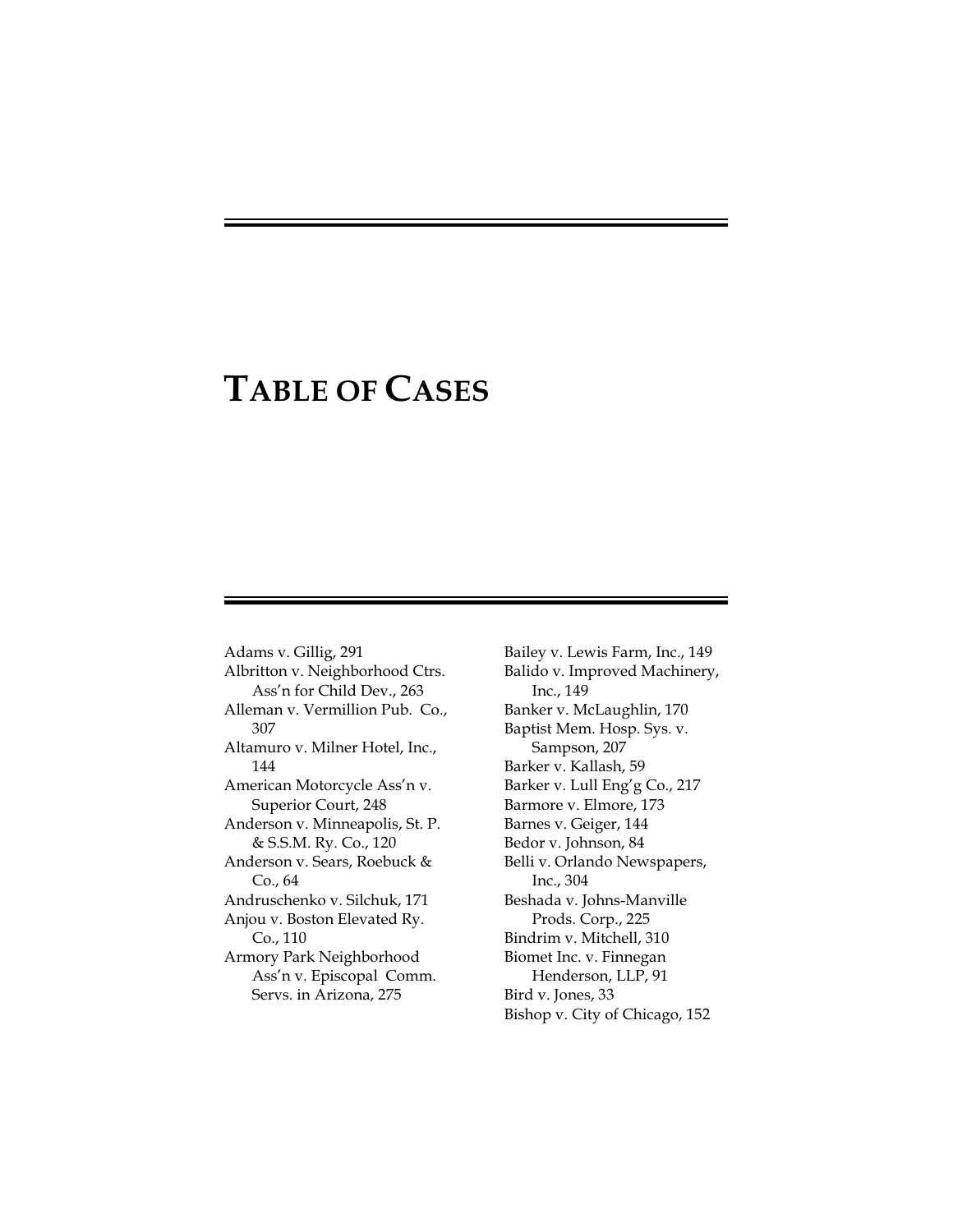BMW of North Am., Inc. v. Gore, 73 Bonkowski v. Arlan's Dep't Store, 56 Bonney v. Canadian Nat'l Ry. Co., 169 Borrack v. Reed, 160 Boyce v. Brown, 90 Boyd v. Racine Currency Exch., Inc., 176 Boyle v. United Technologies Corp., 224 Boyles v. Kerr, 189 Bradley v. American Smelting and Refining Co., 271 Brandenburg v. Ohio, 130 Breunig v. American Family Ins. Co., 86 Brochner v. Western Ins. Co., 254 Brown v. Shyne, 103 Brownsville Med. Ctr. v. Garcia, 161 Bruckman v. Pena, 247 Brudney v. Ematrudo, 20 Buckley v. City of New York, 203 Burns Jackson Miller v. Linder, 279 Burr v. Board of County Comm'rs of Stark City, 199 Campbell v. Weathers, 173-74 Capra v. Thoroughbred Racing Ass'n, 338 Carson v. Here's Johnny Portable Toilets, Inc., 344 Carter v. Kinney, 171 Cast Art Industries, LLC v. KPMG, LLP, 300

Castiglione v. Galpin, 25 Chapman v. Milford Towing & Service, Inc., 139 Chicago, B & Q. R. R. Co. v. Krayenbuhl, 80 Cipollone v. Liggett Group, 226 Coffee v. McDonnell-Douglas Corp., 162 Cohen v. Herbal Concepts, Inc., 344 Cohen v. Petty, 6 Coleman v. Ramada Hotel Operating Co., 238 Comedy III Productions, Inc. v. Gary Saderup, Inc., 345-46 CompuServe Inc. v. Cyber Promotions, Inc., 38 Control Techniques, Inc. v. Johnson, 147 Corbin v. Safeway Stores, Inc., 111 Cox v. Northwest Airlines, 113 Cox Broadcasting Corp. v. Cohn, 337 Coyle v. Englander's, 163 Credit Alliance Corp. v. Arthur Andersen & Co., 298-99 Crisci v. Security Ins. Co. of New Haven, 13 Crown Cork & Seal Co. v. Hires Bottling Co., 290 Daley v. LaCroix, 185 Davies v. Butler, 47 Davies v. Mann, 231 Davis v. Devereux Foundation, 206 Davison v. Snohomish County, 80

De May v. Roberts, 49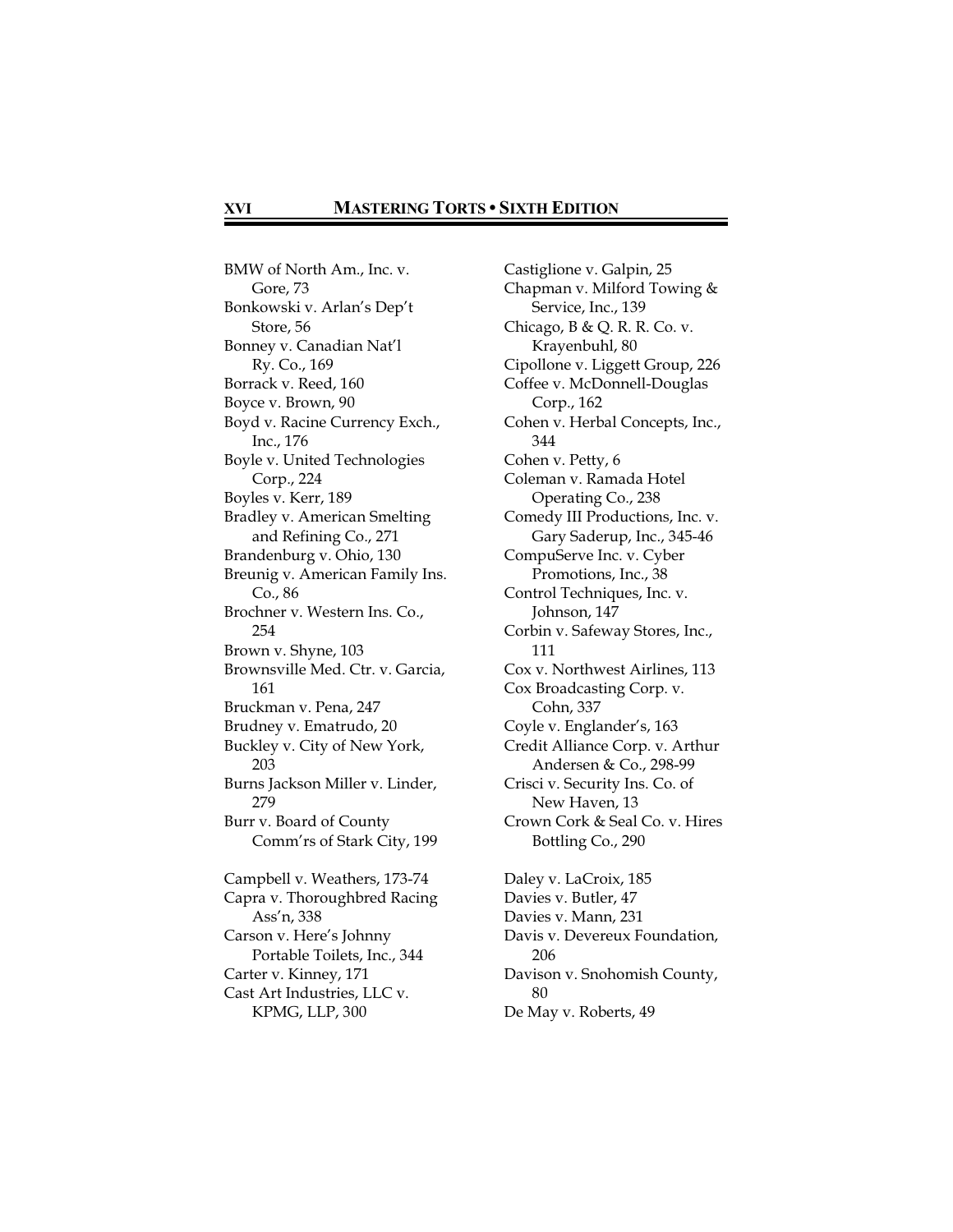De Vera v. Long Beach Public Transp. Co., 153 Del Lago Partners, Inc. v. Smith, 193 Depue v. Flatau, 58 Derdiarian v. Felix Contracting Corp., 139 Dillard Department Stores Inc. v. Silva, 55 Dillon v. Legg, 187 DiPonzio v. Riordan, 137 Doe v. Archdiocese of Cincinnati, 199 Doe v. Roe, 6 Dougherty v. Stepp, 270 Drabek v. Sabley, 52 Dun & Bradstreet, Inc. v. Greenmoss Builders, Inc., 320 East River Steamship Corp. v. Transamerica Delaval, 222 Economopoulos v. A.G. Pollard Co., 311 Edwards v. National Audubon Society, Inc., 331 Elbaor v. Smith, 254 Enright v. Groves, 35 Escola v. Coca-Cola Bottling Co. of Fresno, 213 Eskin v. Bartee, 187 F.G. v. MacDonnell, 190 Faloona v. Hustler Magazine,

Inc., 342 Faniel v. Chesapeake & Potomac Telephone Co., 35 Farley v. Sartin, 198 Fein v. Permanente Medical Group, 65

Feltmeier v. Feltmeier, 30 Feres v. United States, 260 FMC Corp. v. Capital Cities/ABC Inc., 43 Foster v. Costco Wholesale Corp., 177 Fuller v. Preis, 145 Garratt v. Dailey, 5 Gavcus v. Potts, 270 Geier v. American Honda Motor Co., 226 Gertz v. Robert Welch, Inc., 319, 339, 342 Gipson v. Kasey, 98 Glanzer v. Shepard, 299 Glidden v. Syzbiak, 38 Goar v. Village of Stephen, 148 Goddard v. Boston & M.R. Co., 110 Goins v. Clorox Co., 219 Gonzalez v. New York City Hous. Auth., 69 Goss v. Allen, 85 Grant v. Reader's Digest Ass'n, 304 Greenman v. Yuba Power Prods. Corp., 216 Griffith v. Byers Construction Co., 288 Gross v. Sweet, 235 Guccione v. Hustler Magazine, Inc., 308 Gulf Refining Co. v. Williams, 79 Gyrc v. Dayton-Hudson Corp., 71

Halberstam v. Welch, 128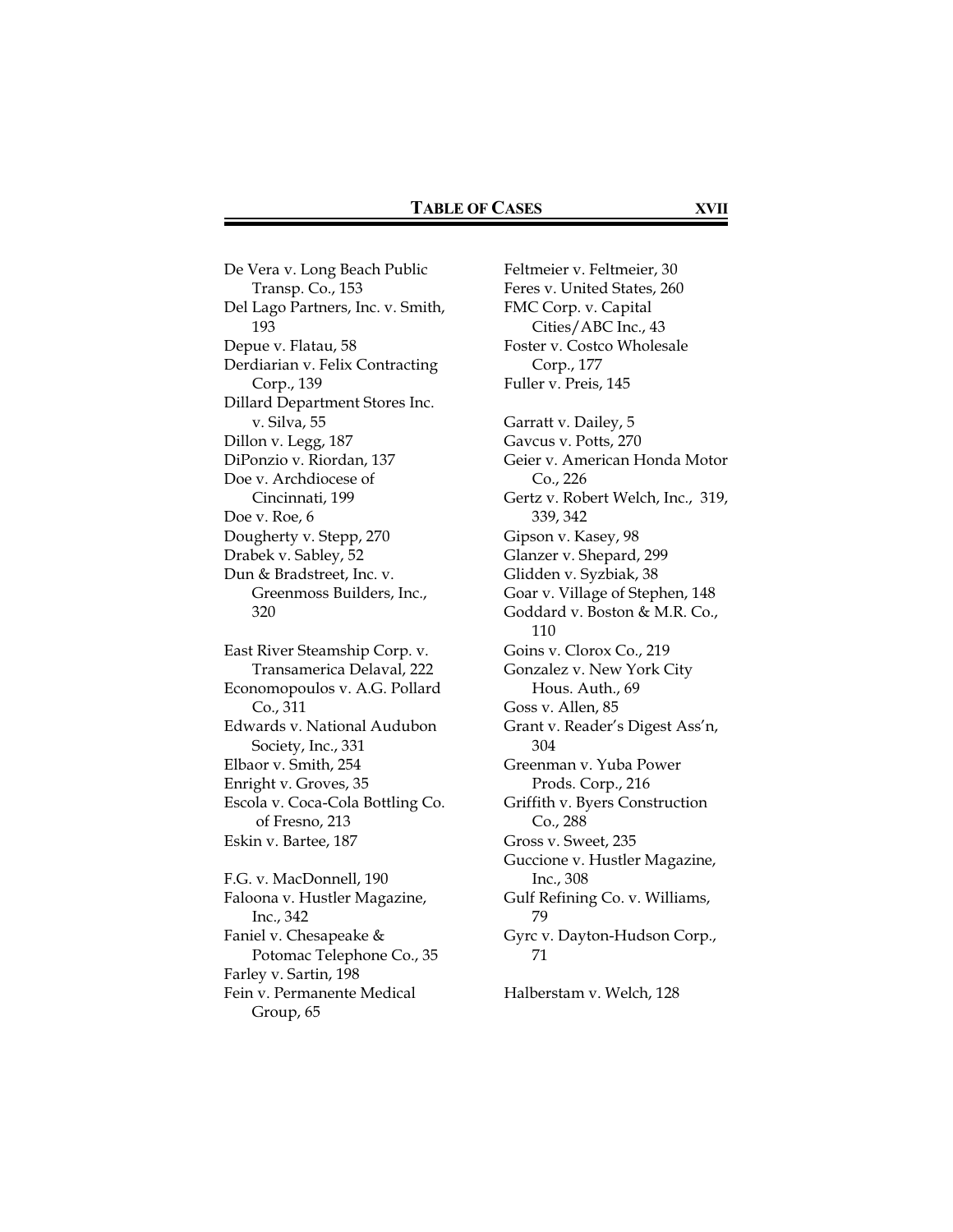#### **XVIII MASTERING TORTS • SIXTH EDITION**

Hall v. E.I. Du Pont de Nemours & Co., 124 Halvorson v. Birchfield Boiler, Inc., 191 Harris v. Anderson County Sheriff 's Office, 9 Harris v. Jones, 29 Hart v. Geysel, 50 Hayes v. Malkan, 179 Heath v. Swift Wings, Inc., 88 Helfend v. Southern California Rapid Transit Dist., 67 Helling v. Carey, 97 Henson v. Reddin, 40 Herceg v. Hustler Magazine, Inc., 129 Herman v. Wesgate, 126 Hilen v. Hays, 233 Hill v. City of Glenwood, 84 Hodgeden v. Hubbard, 54 Holytz v. Milwaukee, 260 Hoyal v. Pioneer Sand Co., Inc., 71 Hudson v. Craft, 50 Humphers v. First Interstate Bank, 340 Humphrey v. Twin State Gas & Elec. Co., 168 Hustler Magazine v. Falwell, 333 Hymowitz v. Eli Lilly and Co., 125 *In re* Methyl Tertiary Butyl Ether (MTBE) Products Liability Litigation, 126 *In re* Polemis, 133 Indiana Harbor Belt Line v. Am. Cyanamid Co., 211 Inkel v. Livingston, 175

Italian Cowboy Partners, Ltd. v. Prudential Ins. Co., 295 International Union v. Garner, 337 Ivancic v. Olmstead, 179 Jaillet v. Cashman, 299 James v. Lieb, 187 Jasko v. Woolworth Co., 111 John Doe BF v. Diocese of Gallup, 89 John Doe No. v. Archdiocese of Milwaukee, 286 John R. v. Oakland Unified Sch. Dist., 205 Johnson v. Barnes & Noble, 36, 60 Johnson v. Jacobs, 140 Johnson v. Minnesota, 152 Johnson v. New York, 185 Johnson v. Souza, 163 Johnson v. Supersave Markets, Inc., 185 Jones v. Secord, 157 Joye v. Great Atlantic and Pacific Tea Co., 111 Judd v. Walker, 294 Kaneko v. Hilo Coast Processing, 241 Kathleen K. v. Robert B., 301 Katko v. Briney, 53 Keel v. Hainline, 19 Kelly v. Gwinnell, 192 Kent v. Gulf States Utilities Co., 210 Kimble v. Mackintosh Hemphill Co., 139 Kinsman No. 1, Petition of Kinsman Transit Co., 134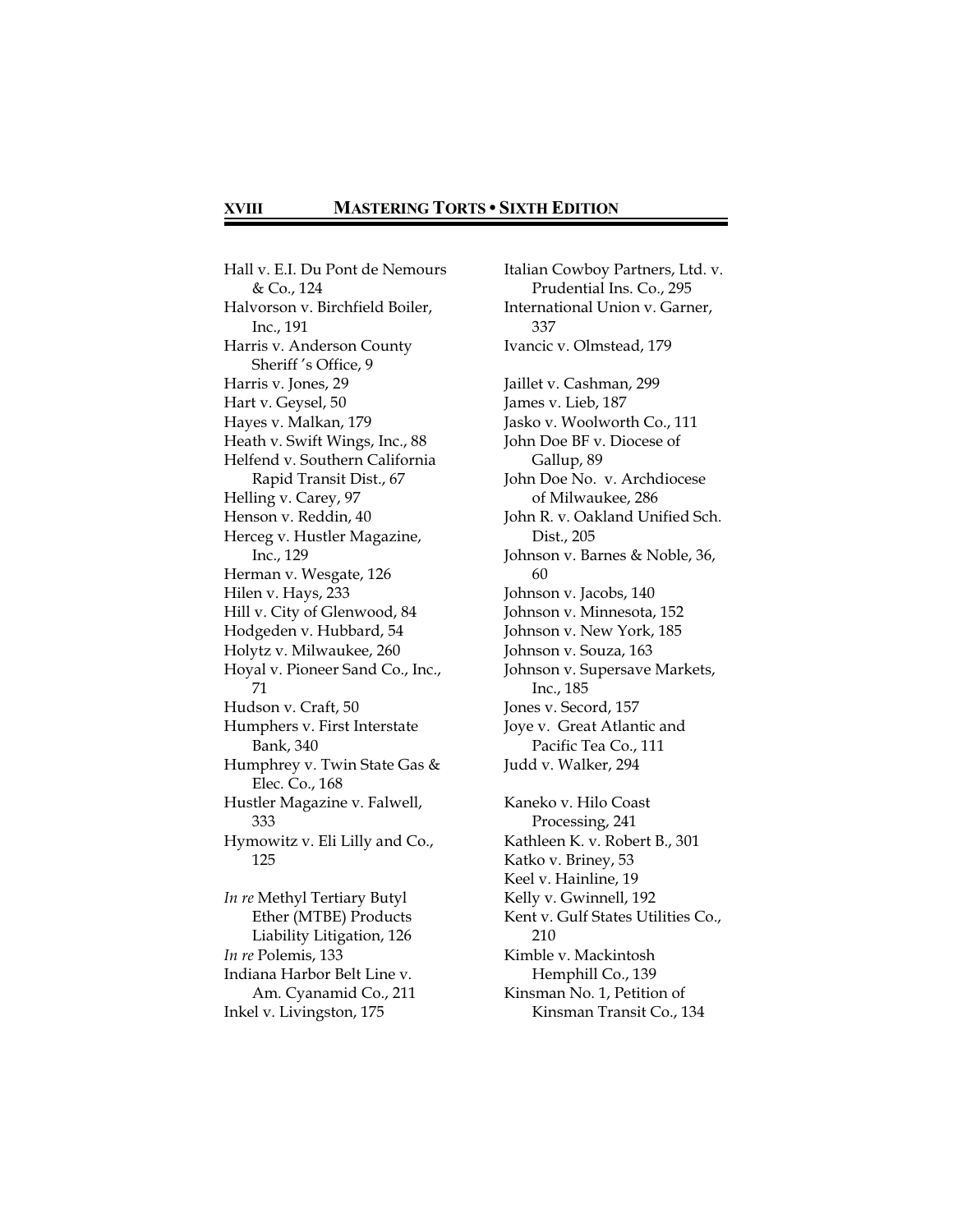Kinsman No. 2, Petition of Kinsman Transit Co., 136 Kleinknecht v. Gettysburg College, 155 Kline v. Massachusetts Ave. Apartment Corp., 154 Koeppel v. Speirs, 341 Kozup v. Georgetown University, 46 Kramer Serv., Inc. v. Wilkins, 121 Kremen v. Cohen, 44 Kubert v. Best, 127 L.S. Ayres & Co. v. Hicks, 159 La Raia v. Superior Court, 159 Lambertson v. United States, 16 Langan v. Valicopters, Inc., 209 Larsen v. General Motors Corp., 217 Lavin v. Conte, 220 Leung v. Verdugo Hills Hospital, 253 Lewis v. Westinghouse Elec. Corp., 183 Lickteig v. Kolar, 259 Linden v. CNH America, LLC, 216 Linder v. Bidner, 156 Lipman v. Atlantic Coast Line Railroad Co., 28 Low v. Park Price Co., 109 Lozoya v. Sanchez, 189 Lussier v. Bessette, 128 Mahowald v. Minnesota Gas Co., 113 Mandell v. Pivnick, 273 Mangual v. Berezinsky, 114

Marlene F. v. Affiliated

Psychiatric Med. Clinic, 188 Marriage of Tigges, 340 Marsalis v. La Salle, 163 Marshall v. Nugent, 142 Marshall v. Ranne, 208 Martin v. Herzog, 101 Matsuyama v. Birnbaum, 122 Matthews v. Amberwood Assoc. Ltd., 181 McCahill v. New York Transp. Co., 135 McGrath v. Zenith Radio Corp., 287 McGuire v. Almy, 17 McKenna v. Straughan, 158 McKernan v. Aasheim, 196 McMillen v. Klingensmith, 250 McNamara v. Freedom Newspapers, Inc., 337 McPeake v. William T. Cannon, P.C., 146 Merhi v. Becker, 134 Meyer *ex rel*. Coplin v. Fluor Corp., 66 Micari v. Mann, 71 Michie v. Great Lakes Steel Div., Nat'l Steel Corp., 246 Miglino v. Bally Total Fitness of Greater New York, Inc., 101 Milkovich v. Lorain Journal Co., 323 Miller v. HCA, Inc., 47 Minnich v. Med-Waste, Inc., 238 Mobil Chemical Co. v. Bell, 112 Moldea v. New York Times Co., 324 Montgomery v. Royal Motel, 105 Montgomery Elevator Co. v. Gordon, 115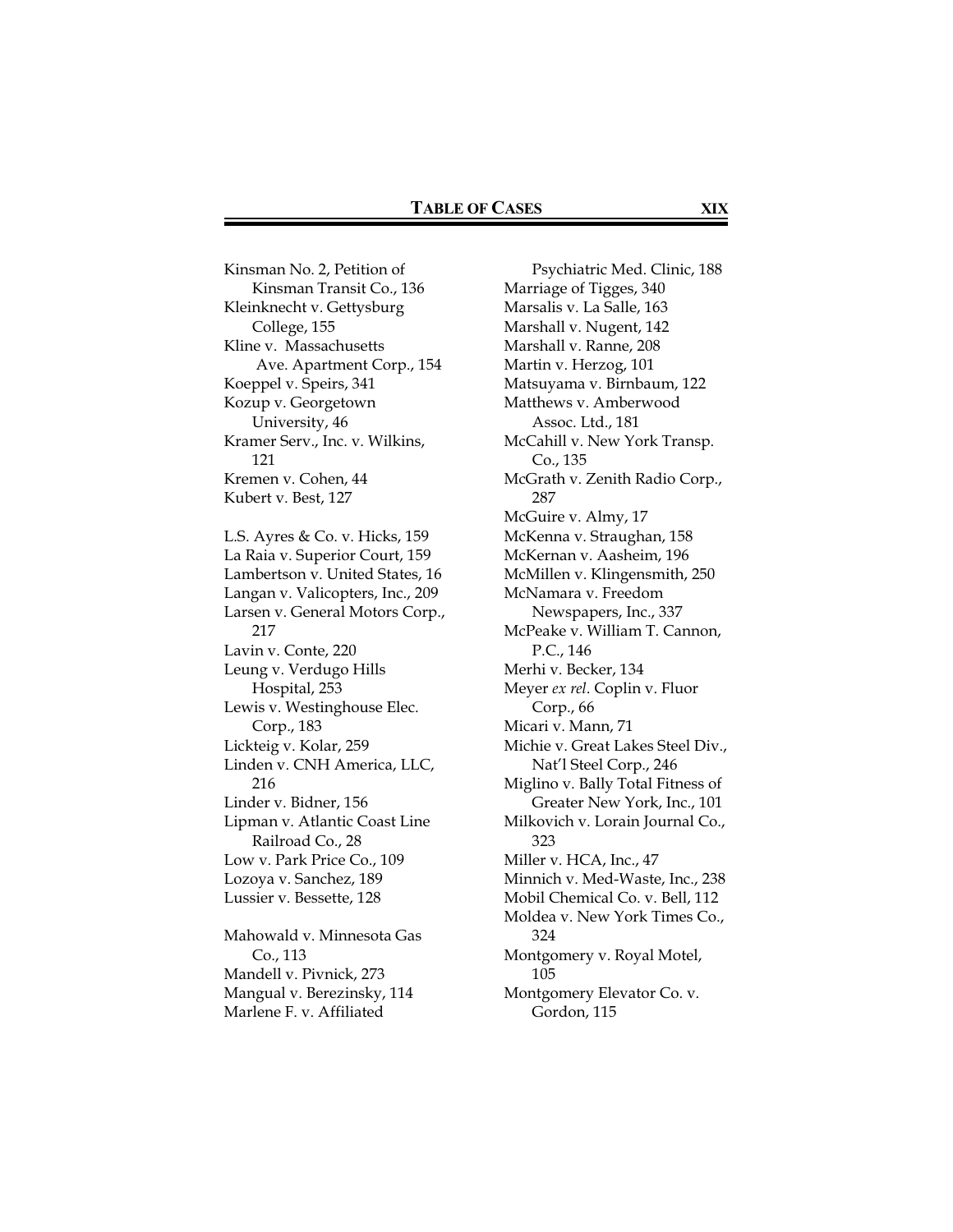Moore v. El Paso Chamber of Commerce, 23 Moore v. Regents of the Univ. of Cal., 44 Morales v. Lee, 34 Morrison v. National Broadcasting Co., 305 Mostert v. CBL & Assoc., 176 Munn v. The Hotchkiss School, 155 NAACP v. Acusport, Inc., 279 National Conversion Corp. v. Cedar Building Corp., 292 Neiman-Marcus v. Lait, 310 New York Times Co. v. Sullivan, 316 Ney v. Yellow Cab Co., 100 Nixon v. Mr. Property Mgt. Co., 140 Noble v. Louisville Transfer Co., 22 Nova Univ. v. Wagner, 156 Nussbaum v. Lacopo, 79 O'Brien v. Cunard S.S. Co., 46 O'Brien v. Muskin Corp., 228 O'Hara v. Western Seven Trees Corp., 284 Oltmer v. Zamora, 290 Orthmann v. Apple River Campground, Inc., 175 Otis Eng'g Corp. v. Clark, 192 Pachunka v. Rogers Construction Inc., 239 Pacific Mut. Life Ins. v. Haslip, 72 Padula v. New York, 87

Paglesdorf v. Safeco Ins. Co.,

181 Palsgraf v. Long Island R.R. Co., 78 Pannu v. Land Rover North America, Inc., 218 Parker v. St. Lawrence County Public Health Department, 261 Parvi v. City of Kingston, 34 Peck v. Counseling Serv. of Addison County, Inc., 157 Pelkey v. Brennan, 98 Peterson v. San Francisco Comm. Coll. Dist., 176 Peterson v. Sorlien, 36 Philadelphia Newspapers, Inc. v. Hepps, 321 Phillip Morris USA v. Williams, 73 Picard v. Barry Pontiac-Buick, Inc., 22 Ploof v. Putnam, 57 Poe v. San Antonio Express-News, Inc., 309 Pokora v. Wabash Ry. Co., 96 Prah v. Maretti, 274 Price v. Hartford Accident & Indemnity Co., 74 Pring v. Penthouse Int'l, Ltd., 311 Pritsker v. Brudnoy, 322 Ranard v. O'Neil, 104 Ranson v. Kitner, 16 Remsburg v. Docusearch, Inc., 156 Reynolds v. Texas & Pac. Ry.

Co., 120 Ricci v. Quality Bakers, 164

Richard v. A. Waldman and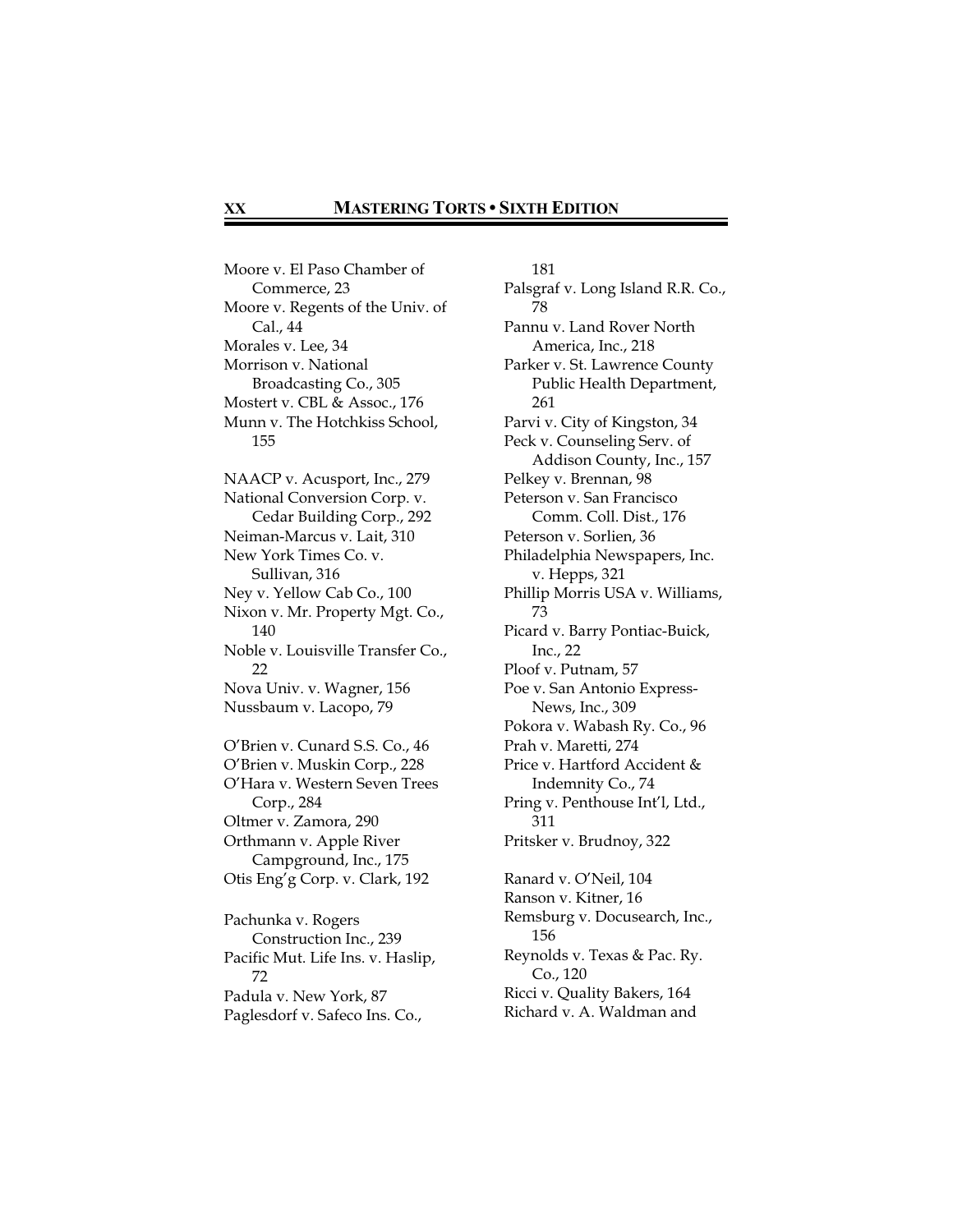Sons, Inc., 296 Richetta v. Stanley Fastening Systems, L.P., 218 Riss v. City of New York, 165 Robinson v. Reed-Prentice Div., 146 Rocha v. Faltys, 160 Rogers v. Board of Road Commissioners, 273 Rose v. Daily Mirror, Inc., 309 Rosenbloom v. Metromedia, Inc., 342 Rousey v. Rousey, 259 Rowland v. Christian, 179-80 Russell-Vaughn Ford, Inc. v. Rouse, 40 Russo v. Griffin, 92 S & F Corp. v. Daley, 26 Saelzler v. Advanced Group, 121 Sall v. T's Inc., 163 St. Amant v. Thompson, 317 Salevan v. Wilmington Park, Inc., 178 Schramm v. Lyon, 267 Scott v. Bradford, 94 Seim v. Garavalia, 105 Sepaugh v. LaGrone, 259 Sharyland Water Supply Corp. v. City of Alton, 224 Sheehan v. Roche Brothers Supermarkets, Inc., 111 Sheehan v. St. Paul & Duluth Ry. Co., 169 Sidis v. F-R Publishing Corp., 339 Silas v. Bowen, 51 Simeonidis v. Mashantucket Pequot Gaming Enter., 136

Sindell v. Abbott Labs., 123 Sindle v. N.Y. Transit Auth., 60 Sippy v. Cristich, 294 600 West 115th Street Corp. v. Von Gutfeld, 323 Slocum v. Food Fair Stores of Florida, Inc., 28 Smith v. Cote, 197 Smith v. Durden, 306 Smith v. Jersey Central Power & Light Co., 275 Smith v. Lannert, 205 Smith v. Superior Court, 117 Soldano v. O'Daniels, 164 Sorichetti v. City of New York, 166 Soule v. General Motors Corp., 221 Sovereign Pocohontas v. Bond, 285 Spears v. Coffee, 140 Spur Indus., Inc. v. Del E. Webb Dev. Co., 281 Stachniewicz v. Mar-Cam Corp., 99 Starr v. Hill, 212 State *ex rel*. Elvis Presley Int'l Mem. Found. v. Crowell, 345 State Farm Mutual Automobile Insurance Co. v. Campbell, 72 State v. Lead Industries Association, Inc., 280 Stout v. Warren, 210 Strauss v. Belle Realty Co., 166 Summers v. Tice, 123 Surocco v. Geary, 57

Tanner v. Ebbole, 345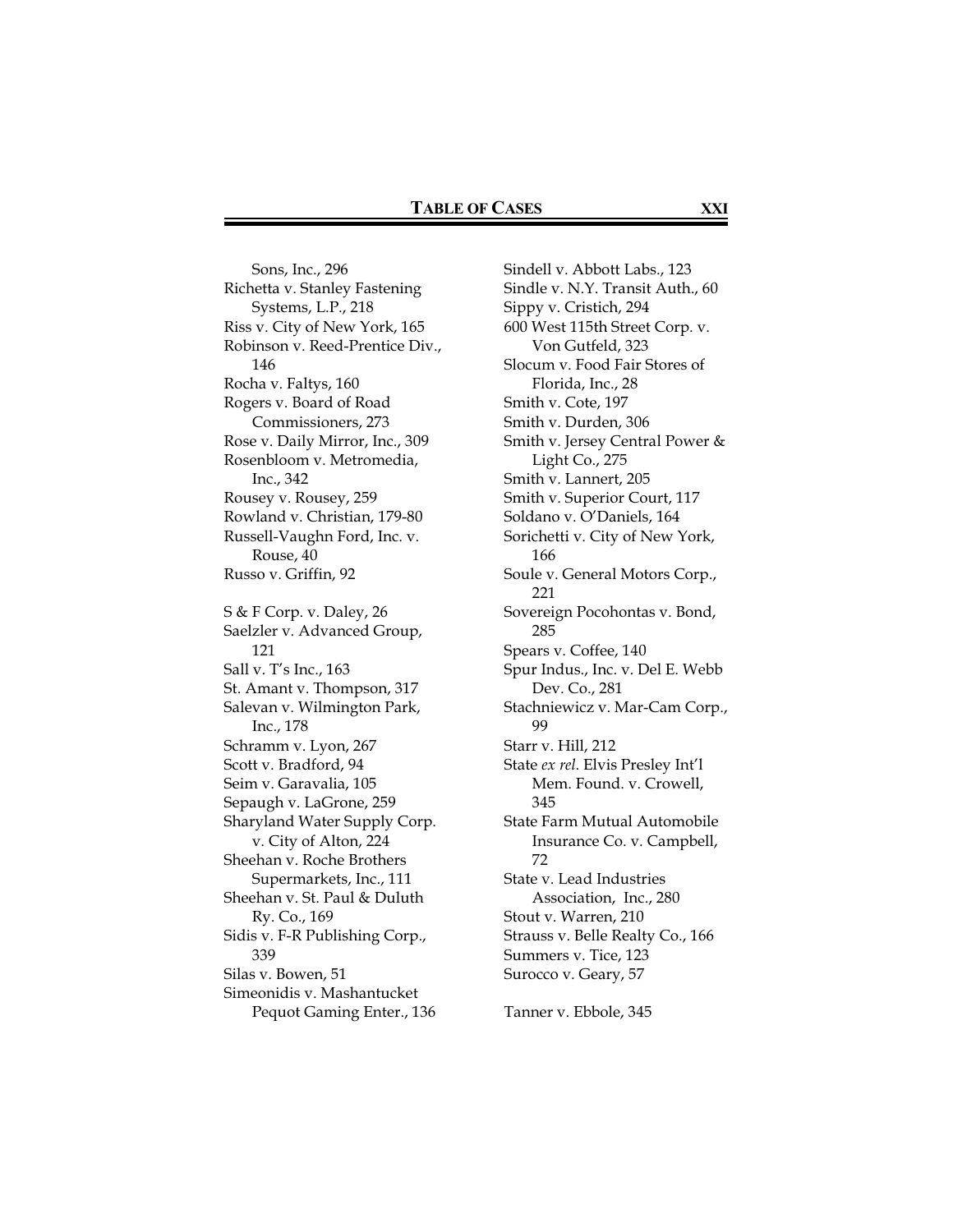Tarasoff v. Regents of the Univ. of Cal., 157 Taylor v. Vallelunga, 31 Tennessee *ex rel*. Swann v. Pack, 277 Terwilliger v. Wands, 314 Tessier v. Rockefeller, 291 The T.J. Hooper, 110 Thompson v. Best, 286 Thompson v. Franciscan Sisters Health Care Corp., 268 Thompson v. Kaczinski, 138 Time, Inc. v. Firestone, 320 Time, Inc. v. Hill, 342 Trammell Crow Central Texas, Ltd. v. Gutierrez, 176 Trevino v. Ortega, 117 Trupia v. Lake George Central School District, 238 Turcotte v. Fell, 237 Tyson v. Tyson, 267 Ultramares v. Touche, Niven & Co., 299 Uniroyal Goodrich Tire Co. v. Martinez, 222 United States v. Carroll Towing Co., 80 Vassiliades v. Garfinckel's, Brooks Bros., 339 Vaughan v. Menlove, 82 Vincent v. Lake Erie Transp. Co., 57 Vosburg v. Putney, 6 Vulcan Metals Co. v. Simmons Mfg., 289

W.J.A. v. D.A., 307

Wagon Mound No. 1, Overseas Tankship (U.K.) Ltd. v. Morts Dock & Eng'g Co., Ltd., 133 Wagon Mound No. 2, Overseas Tankship (U.K.) Ltd. v. Miller Steamship Co., 134 Walker v. Bignell, 98 Watson v. Ky. & Ind. Bridge & R.R. Co., 141 Wegner v. Milwaukee Mut. Ins. Co., 57 Weintraub v. Krobatsch, 286 West v. East Tennessee Pioneer Oil Co., 192 West v. Media General Convergence, Inc., 343 Western Union Tel. Co. v. Hill, 24 Western Union Tel. Co. v. Hoffman, 230 Whelan v. Van Natta, 175 Whetham v. Bismark Hospital, 188 Whitaker v. Kruse, 142 Whitworth v. Bynum, 106 Wilk v. Georges, 177 Williams v. Bright, 85 Williams v. Rank & Son Buick, Inc., 294 Williams v. Steves Indus., Inc., 119 Wilson v. Piper Aircraft Corp., 218 Winget v. Winn Dixie Stores, Inc., 277 Winterstein v. Wilcom, 235 Wolfe v. MBNA American Bank, 154 Wyeth v. Levine, 227